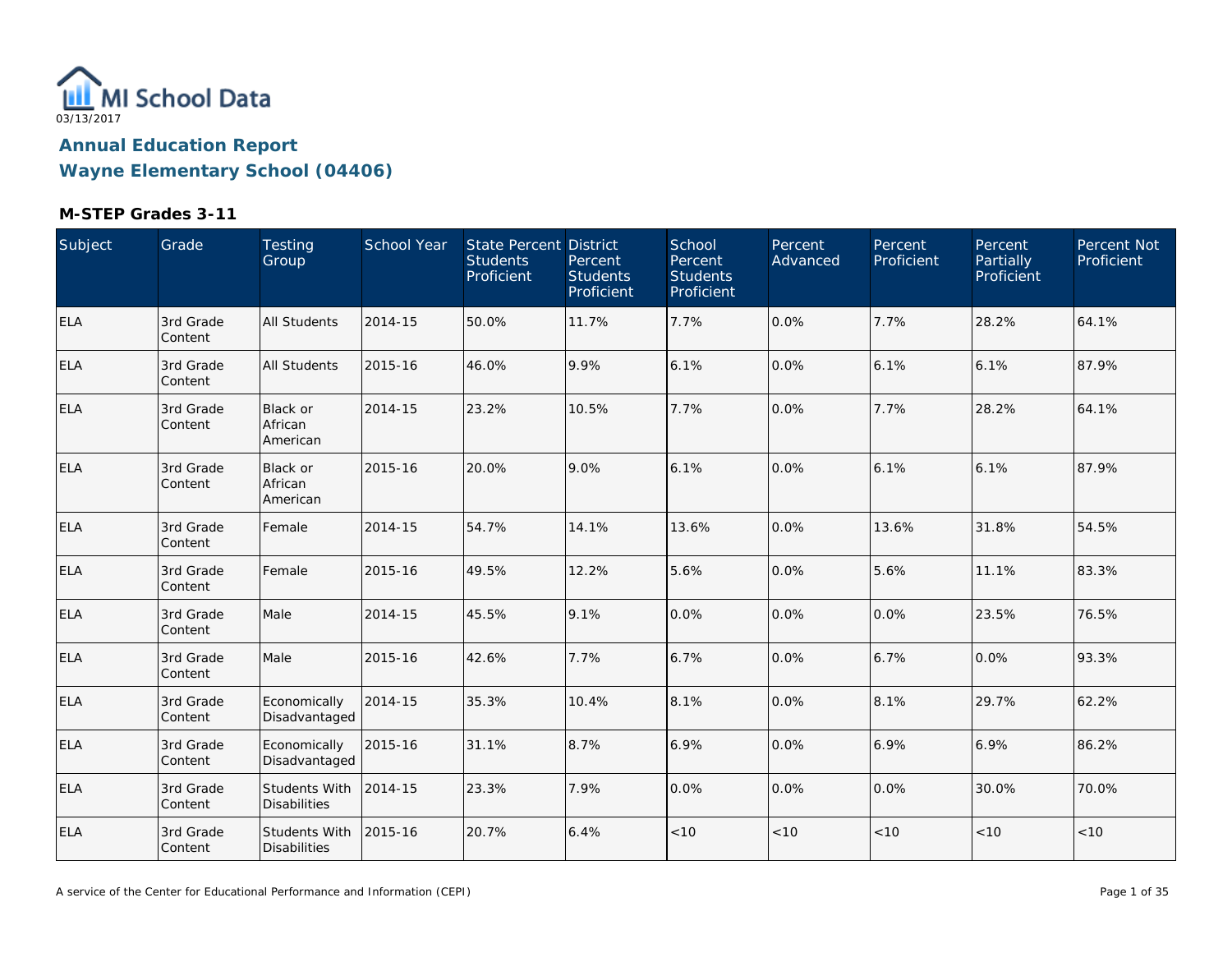

| Subject    | Grade                | Testing<br>Group                       | School Year | State Percent District<br><b>Students</b><br>Proficient | Percent<br><b>Students</b><br>Proficient | School<br>Percent<br><b>Students</b><br>Proficient | Percent<br>Advanced | Percent<br>Proficient | Percent<br>Partially<br>Proficient | Percent Not<br>Proficient |
|------------|----------------------|----------------------------------------|-------------|---------------------------------------------------------|------------------------------------------|----------------------------------------------------|---------------------|-----------------------|------------------------------------|---------------------------|
| ELA        | 4th Grade<br>Content | <b>All Students</b>                    | 2014-15     | 46.6%                                                   | 11.5%                                    | 7.9%                                               | 2.6%                | 5.3%                  | 31.6%                              | 60.5%                     |
| <b>ELA</b> | 4th Grade<br>Content | All Students                           | 2015-16     | 46.3%                                                   | 10.9%                                    | 7.0%                                               | 2.3%                | 4.7%                  | 18.6%                              | 74.4%                     |
| <b>ELA</b> | 4th Grade<br>Content | <b>Black or</b><br>African<br>American | 2014-15     | 21.2%                                                   | 10.6%                                    | 7.9%                                               | 2.6%                | 5.3%                  | 31.6%                              | 60.5%                     |
| <b>ELA</b> | 4th Grade<br>Content | <b>Black or</b><br>African<br>American | 2015-16     | 20.4%                                                   | 9.7%                                     | 7.0%                                               | 2.3%                | 4.7%                  | 18.6%                              | 74.4%                     |
| <b>ELA</b> | 4th Grade<br>Content | Female                                 | 2014-15     | 51.5%                                                   | 14.5%                                    | 16.7%                                              | 0.0%                | 16.7%                 | 50.0%                              | 33.3%                     |
| <b>ELA</b> | 4th Grade<br>Content | Female                                 | 2015-16     | 50.9%                                                   | 13.0%                                    | 12.5%                                              | 0.0%                | 12.5%                 | 12.5%                              | 75.0%                     |
| <b>ELA</b> | 4th Grade<br>Content | Male                                   | 2014-15     | 41.8%                                                   | 8.7%                                     | 3.8%                                               | 3.8%                | 0.0%                  | 23.1%                              | 73.1%                     |
| <b>ELA</b> | 4th Grade<br>Content | Male                                   | 2015-16     | 41.8%                                                   | 8.7%                                     | 3.7%                                               | 3.7%                | 0.0%                  | 22.2%                              | 74.1%                     |
| ELA        | 4th Grade<br>Content | Economically<br>Disadvantaged          | 2014-15     | 30.9%                                                   | 10.0%                                    | 5.6%                                               | 2.8%                | 2.8%                  | 33.3%                              | 61.1%                     |
| <b>ELA</b> | 4th Grade<br>Content | Economically<br>Disadvantaged          | 2015-16     | 30.8%                                                   | 10.1%                                    | 8.1%                                               | 2.7%                | 5.4%                  | 21.6%                              | 70.3%                     |
| <b>ELA</b> | 4th Grade<br>Content | Students With<br><b>Disabilities</b>   | 2014-15     | 17.2%                                                   | 3.8%                                     | < 10                                               | < 10                | < 10                  | < 10                               | < 10                      |
| <b>ELA</b> | 4th Grade<br>Content | Students With<br><b>Disabilities</b>   | 2015-16     | 17.5%                                                   | 4.5%                                     | 0.0%                                               | 0.0%                | 0.0%                  | 0.0%                               | 100.0%                    |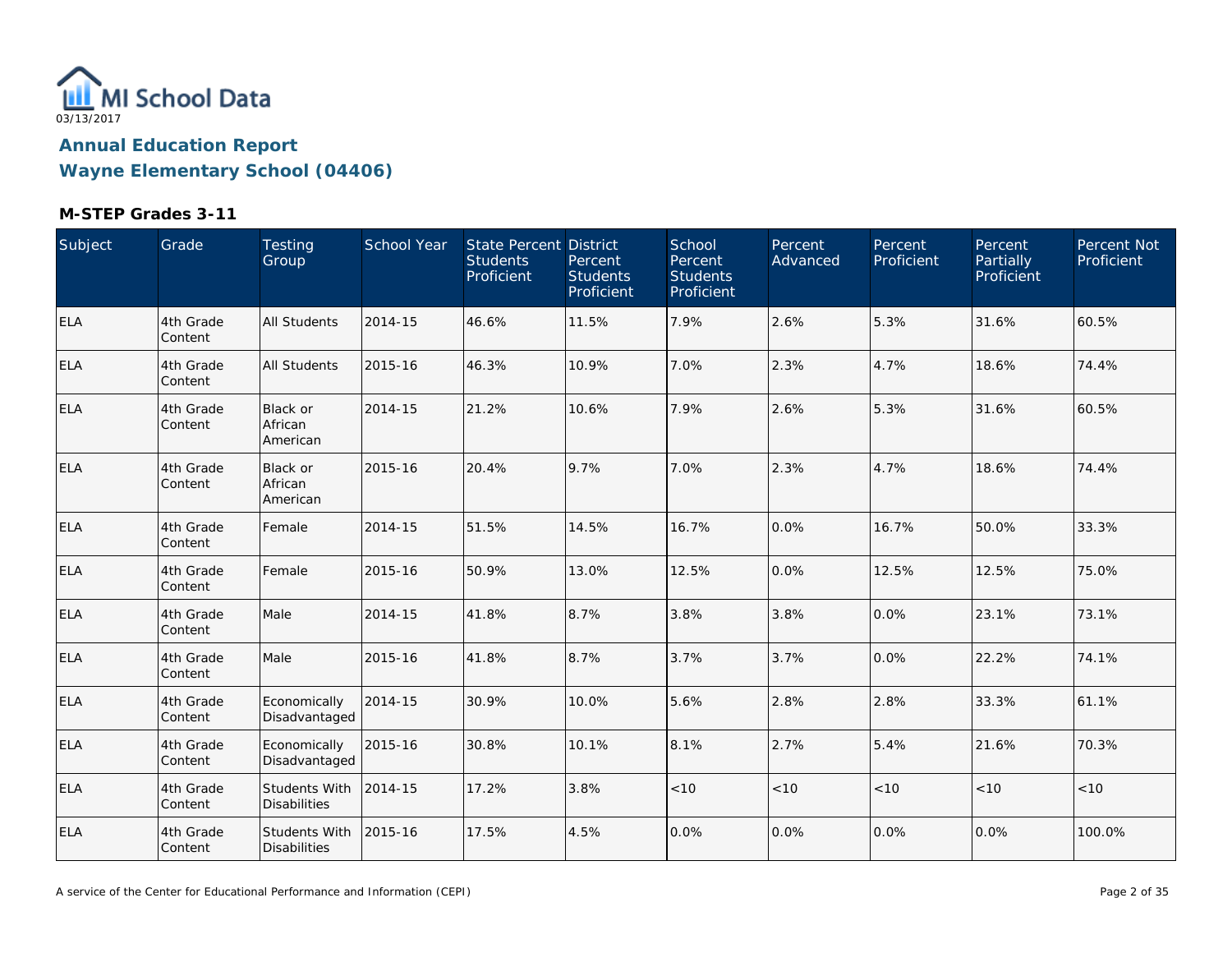

| Subject    | Grade                | Testing<br>Group                       | School Year | State Percent District<br><b>Students</b><br>Proficient | Percent<br><b>Students</b><br>Proficient | School<br>Percent<br><b>Students</b><br>Proficient | Percent<br>Advanced | Percent<br>Proficient | Percent<br>Partially<br>Proficient | Percent Not<br>Proficient |
|------------|----------------------|----------------------------------------|-------------|---------------------------------------------------------|------------------------------------------|----------------------------------------------------|---------------------|-----------------------|------------------------------------|---------------------------|
| ELA        | 5th Grade<br>Content | <b>All Students</b>                    | 2014-15     | 48.7%                                                   | 12.7%                                    | 9.4%                                               | 0.0%                | 9.4%                  | 31.3%                              | 59.4%                     |
| <b>ELA</b> | 5th Grade<br>Content | All Students                           | 2015-16     | 50.6%                                                   | 12.8%                                    | 12.5%                                              | 0.0%                | 12.5%                 | 25.0%                              | 62.5%                     |
| <b>ELA</b> | 5th Grade<br>Content | <b>Black or</b><br>African<br>American | 2014-15     | 22.5%                                                   | 11.4%                                    | 9.7%                                               | 0.0%                | 9.7%                  | 29.0%                              | 61.3%                     |
| ELA        | 5th Grade<br>Content | <b>Black or</b><br>African<br>American | 2015-16     | 23.7%                                                   | 12.3%                                    | 12.5%                                              | 0.0%                | 12.5%                 | 25.0%                              | 62.5%                     |
| <b>ELA</b> | 5th Grade<br>Content | White                                  | 2014-15     | 55.7%                                                   | 7.2%                                     | $<10$                                              | $<10$               | < 10                  | $<10$                              | < 10                      |
| <b>ELA</b> | 5th Grade<br>Content | Female                                 | 2014-15     | 54.3%                                                   | 14.6%                                    | 7.1%                                               | 0.0%                | 7.1%                  | 35.7%                              | 57.1%                     |
| <b>ELA</b> | 5th Grade<br>Content | Female                                 | 2015-16     | 55.8%                                                   | 15.4%                                    | 25.0%                                              | 0.0%                | 25.0%                 | 25.0%                              | 50.0%                     |
| <b>ELA</b> | 5th Grade<br>Content | Male                                   | 2014-15     | 43.3%                                                   | 10.8%                                    | 11.1%                                              | 0.0%                | 11.1%                 | 27.8%                              | 61.1%                     |
| <b>ELA</b> | 5th Grade<br>Content | Male                                   | 2015-16     | 45.5%                                                   | 10.4%                                    | 7.1%                                               | 0.0%                | 7.1%                  | 25.0%                              | 67.9%                     |
| <b>ELA</b> | 5th Grade<br>Content | Economically<br>Disadvantaged          | 2014-15     | 32.6%                                                   | 10.8%                                    | 10.0%                                              | 0.0%                | 10.0%                 | 26.7%                              | 63.3%                     |
| <b>ELA</b> | 5th Grade<br>Content | Economically<br>Disadvantaged          | 2015-16     | 34.4%                                                   | 11.3%                                    | 9.1%                                               | 0.0%                | 9.1%                  | 27.3%                              | 63.6%                     |
| <b>ELA</b> | 5th Grade<br>Content | Students With<br><b>Disabilities</b>   | 2014-15     | 14.6%                                                   | 5.7%                                     | < 10                                               | $<10$               | < 10                  | < 10                               | < 10                      |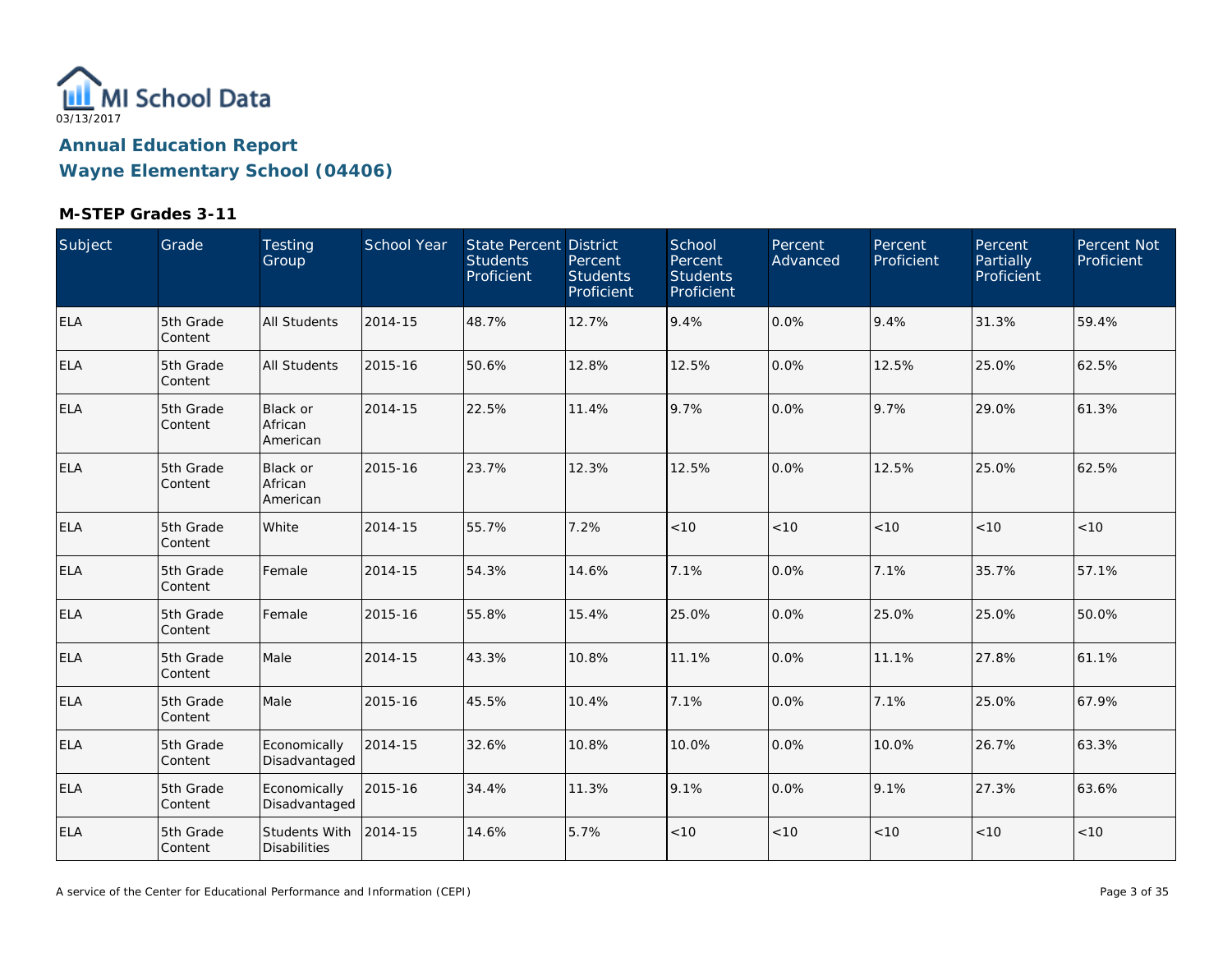

| Subject     | Grade                | Testing<br>Group                            | School Year | State Percent District<br><b>Students</b><br>Proficient | Percent<br><b>Students</b><br>Proficient | School<br>Percent<br><b>Students</b><br>Proficient | Percent<br>Advanced | Percent<br>Proficient | Percent<br>Partially<br>Proficient | Percent Not<br>Proficient |
|-------------|----------------------|---------------------------------------------|-------------|---------------------------------------------------------|------------------------------------------|----------------------------------------------------|---------------------|-----------------------|------------------------------------|---------------------------|
| <b>ELA</b>  | 5th Grade<br>Content | <b>Students With</b><br><b>Disabilities</b> | 2015-16     | 16.1%                                                   | 4.5%                                     | $<10$                                              | < 10                | < 10                  | < 10                               | < 10                      |
| Mathematics | 3rd Grade<br>Content | All Students                                | 2014-15     | 48.8%                                                   | 12.8%                                    | 12.8%                                              | 0.0%                | 12.8%                 | 17.9%                              | 69.2%                     |
| Mathematics | 3rd Grade<br>Content | All Students                                | 2015-16     | 45.2%                                                   | 10.4%                                    | 9.1%                                               | 0.0%                | 9.1%                  | 30.3%                              | 60.6%                     |
| Mathematics | 3rd Grade<br>Content | Black or<br>African<br>American             | 2014-15     | 20.3%                                                   | 11.5%                                    | 12.8%                                              | 0.0%                | 12.8%                 | 17.9%                              | 69.2%                     |
| Mathematics | 3rd Grade<br>Content | Black or<br>African<br>American             | 2015-16     | 17.9%                                                   | 9.2%                                     | 9.1%                                               | 0.0%                | 9.1%                  | 30.3%                              | 60.6%                     |
| Mathematics | 3rd Grade<br>Content | Female                                      | 2014-15     | 48.1%                                                   | 12.9%                                    | 13.6%                                              | 0.0%                | 13.6%                 | 22.7%                              | 63.6%                     |
| Mathematics | 3rd Grade<br>Content | Female                                      | 2015-16     | 43.7%                                                   | 10.0%                                    | 16.7%                                              | 0.0%                | 16.7%                 | 27.8%                              | 55.6%                     |
| Mathematics | 3rd Grade<br>Content | Male                                        | 2014-15     | 49.5%                                                   | 12.7%                                    | 11.8%                                              | 0.0%                | 11.8%                 | 11.8%                              | 76.5%                     |
| Mathematics | 3rd Grade<br>Content | Male                                        | 2015-16     | 46.6%                                                   | 10.8%                                    | 0.0%                                               | 0.0%                | 0.0%                  | 33.3%                              | 66.7%                     |
| Mathematics | 3rd Grade<br>Content | Economically<br>Disadvantaged               | 2014-15     | 33.5%                                                   | 11.4%                                    | 13.5%                                              | 0.0%                | 13.5%                 | 18.9%                              | 67.6%                     |
| Mathematics | 3rd Grade<br>Content | Economically<br>Disadvantaged               | 2015-16     | 30.1%                                                   | 9.8%                                     | 10.3%                                              | 0.0%                | 10.3%                 | 34.5%                              | 55.2%                     |
| Mathematics | 3rd Grade<br>Content | <b>Students With</b><br><b>Disabilities</b> | 2014-15     | 24.5%                                                   | 9.9%                                     | 10.0%                                              | 0.0%                | 10.0%                 | 10.0%                              | 80.0%                     |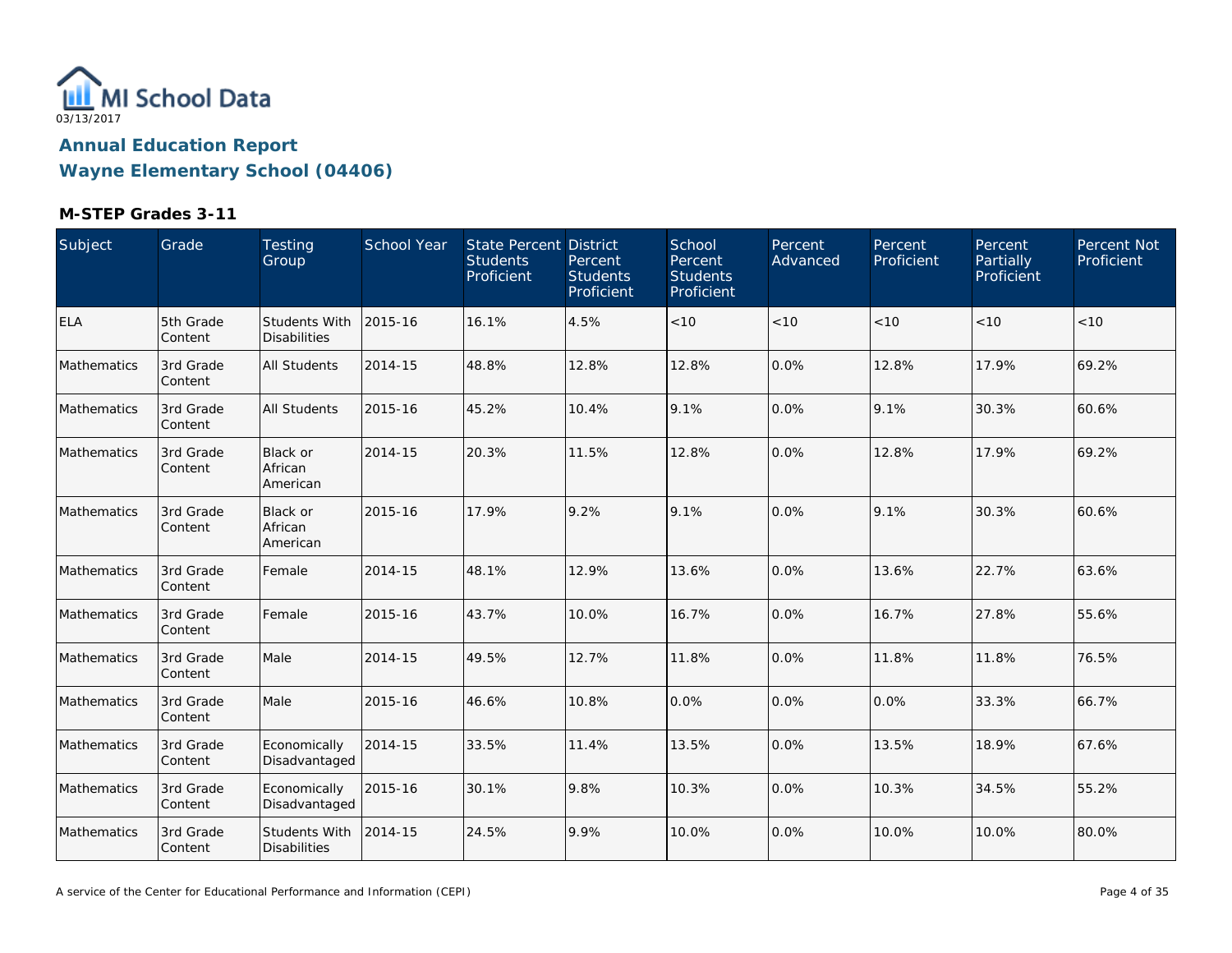

| Subject     | Grade                | Testing<br>Group                       | School Year | State Percent District<br><b>Students</b><br>Proficient | Percent<br><b>Students</b><br>Proficient | School<br>Percent<br><b>Students</b><br>Proficient | Percent<br>Advanced | Percent<br>Proficient | Percent<br>Partially<br>Proficient | Percent Not<br>Proficient |
|-------------|----------------------|----------------------------------------|-------------|---------------------------------------------------------|------------------------------------------|----------------------------------------------------|---------------------|-----------------------|------------------------------------|---------------------------|
| Mathematics | 3rd Grade<br>Content | Students With<br><b>Disabilities</b>   | 2015-16     | 21.4%                                                   | 7.1%                                     | < 10                                               | < 10                | < 10                  | < 10                               | < 10                      |
| Mathematics | 4th Grade<br>Content | All Students                           | 2014-15     | 41.4%                                                   | 7.6%                                     | 5.4%                                               | 0.0%                | 5.4%                  | 29.7%                              | 64.9%                     |
| Mathematics | 4th Grade<br>Content | All Students                           | 2015-16     | 44.0%                                                   | 7.2%                                     | 2.3%                                               | 0.0%                | 2.3%                  | 46.5%                              | 51.2%                     |
| Mathematics | 4th Grade<br>Content | <b>Black or</b><br>African<br>American | 2014-15     | 13.2%                                                   | 6.2%                                     | 5.4%                                               | 0.0%                | 5.4%                  | 29.7%                              | 64.9%                     |
| Mathematics | 4th Grade<br>Content | Black or<br>African<br>American        | 2015-16     | 15.1%                                                   | 5.9%                                     | 2.3%                                               | 0.0%                | 2.3%                  | 46.5%                              | 51.2%                     |
| Mathematics | 4th Grade<br>Content | Female                                 | 2014-15     | 40.3%                                                   | 7.9%                                     | 8.3%                                               | 0.0%                | 8.3%                  | 41.7%                              | 50.0%                     |
| Mathematics | 4th Grade<br>Content | Female                                 | 2015-16     | 42.1%                                                   | 7.8%                                     | 6.3%                                               | 0.0%                | 6.3%                  | 18.8%                              | 75.0%                     |
| Mathematics | 4th Grade<br>Content | Male                                   | 2014-15     | 42.4%                                                   | 7.4%                                     | 4.0%                                               | 0.0%                | 4.0%                  | 24.0%                              | 72.0%                     |
| Mathematics | 4th Grade<br>Content | Male                                   | 2015-16     | 45.8%                                                   | 6.6%                                     | 0.0%                                               | 0.0%                | 0.0%                  | 63.0%                              | 37.0%                     |
| Mathematics | 4th Grade<br>Content | Economically<br>Disadvantaged          | 2014-15     | 25.4%                                                   | 6.9%                                     | 5.7%                                               | 0.0%                | 5.7%                  | 28.6%                              | 65.7%                     |
| Mathematics | 4th Grade<br>Content | Economically<br>Disadvantaged          | 2015-16     | 27.9%                                                   | 6.6%                                     | 2.7%                                               | 0.0%                | 2.7%                  | 51.4%                              | 45.9%                     |
| Mathematics | 4th Grade<br>Content | Students With<br><b>Disabilities</b>   | 2014-15     | 17.2%                                                   | 3.7%                                     | < 10                                               | < 10                | < 10                  | < 10                               | < 10                      |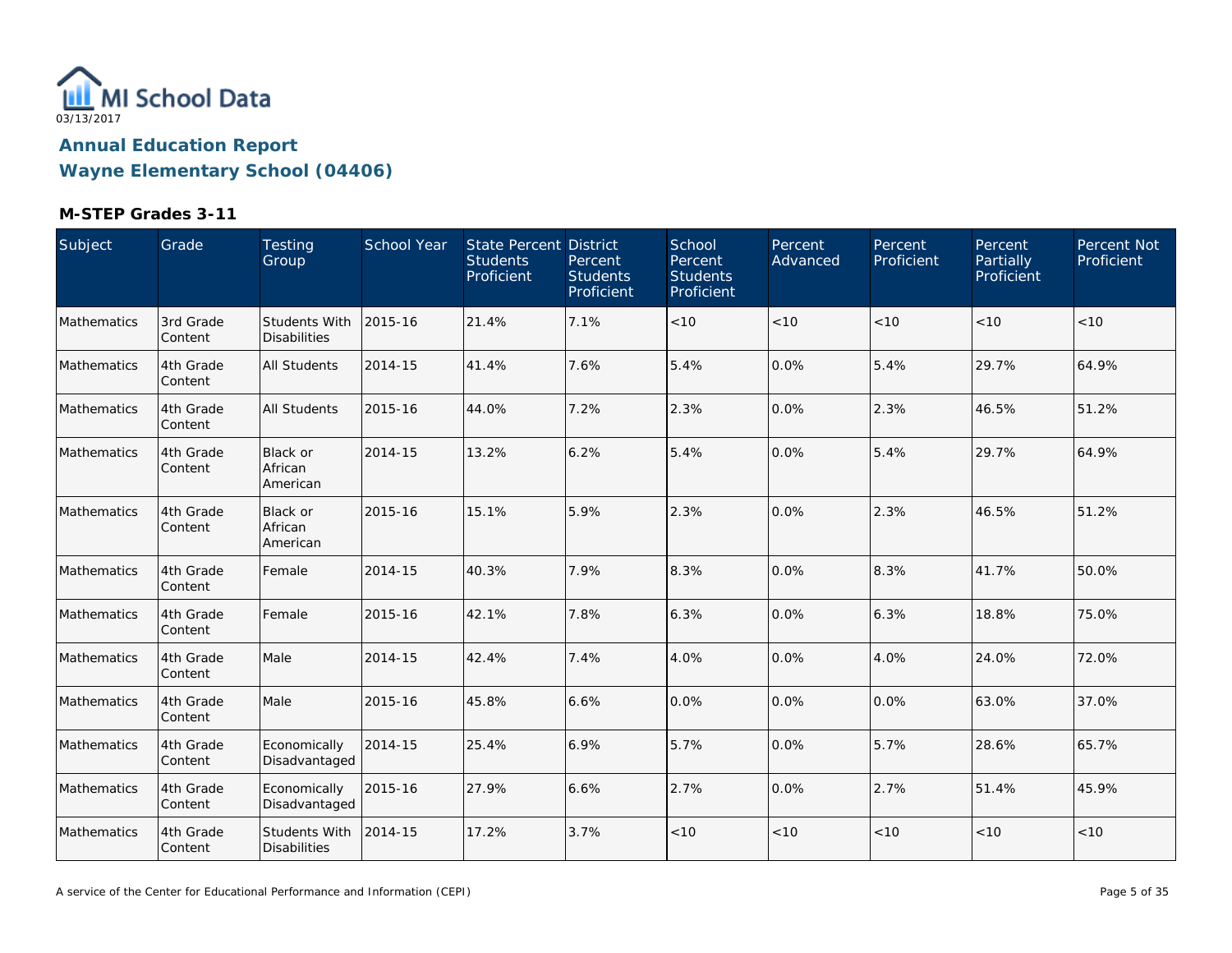

| Subject     | Grade                | Testing<br>Group                            | School Year | State Percent District<br><b>Students</b><br>Proficient | Percent<br><b>Students</b><br>Proficient | School<br>Percent<br><b>Students</b><br>Proficient | Percent<br>Advanced | Percent<br>Proficient | Percent<br>Partially<br>Proficient | Percent Not<br>Proficient |
|-------------|----------------------|---------------------------------------------|-------------|---------------------------------------------------------|------------------------------------------|----------------------------------------------------|---------------------|-----------------------|------------------------------------|---------------------------|
| Mathematics | 4th Grade<br>Content | <b>Students With</b><br><b>Disabilities</b> | 2015-16     | 19.2%                                                   | 3.7%                                     | 0.0%                                               | 0.0%                | 0.0%                  | 30.0%                              | 70.0%                     |
| Mathematics | 5th Grade<br>Content | All Students                                | 2014-15     | 33.4%                                                   | 4.1%                                     | 0.0%                                               | 0.0%                | $0.0\%$               | 12.5%                              | 87.5%                     |
| Mathematics | 5th Grade<br>Content | All Students                                | 2015-16     | 33.8%                                                   | 2.5%                                     | 2.6%                                               | 0.0%                | 2.6%                  | 17.9%                              | 79.5%                     |
| Mathematics | 5th Grade<br>Content | Black or<br>African<br>American             | 2014-15     | 9.1%                                                    | 3.2%                                     | 0.0%                                               | 0.0%                | $0.0\%$               | 9.7%                               | 90.3%                     |
| Mathematics | 5th Grade<br>Content | Black or<br>African<br>American             | 2015-16     | 8.2%                                                    | 2.1%                                     | 2.6%                                               | 0.0%                | 2.6%                  | 17.9%                              | 79.5%                     |
| Mathematics | 5th Grade<br>Content | White                                       | 2014-15     | 39.7%                                                   | 1.4%                                     | < 10                                               | < 10                | < 10                  | < 10                               | < 10                      |
| Mathematics | 5th Grade<br>Content | Female                                      | 2014-15     | 32.6%                                                   | 4.0%                                     | 0.0%                                               | 0.0%                | 0.0%                  | 7.1%                               | 92.9%                     |
| Mathematics | 5th Grade<br>Content | Female                                      | 2015-16     | 31.7%                                                   | 2.2%                                     | 0.0%                                               | 0.0%                | 0.0%                  | 8.3%                               | 91.7%                     |
| Mathematics | 5th Grade<br>Content | Male                                        | 2014-15     | 34.1%                                                   | 4.1%                                     | 0.0%                                               | 0.0%                | 0.0%                  | 16.7%                              | 83.3%                     |
| Mathematics | 5th Grade<br>Content | Male                                        | 2015-16     | 35.8%                                                   | 2.8%                                     | 3.7%                                               | 0.0%                | 3.7%                  | 22.2%                              | 74.1%                     |
| Mathematics | 5th Grade<br>Content | Economically<br>Disadvantaged               | 2014-15     | 18.2%                                                   | 3.4%                                     | 0.0%                                               | 0.0%                | 0.0%                  | 13.3%                              | 86.7%                     |
| Mathematics | 5th Grade<br>Content | Economically<br>Disadvantaged               | 2015-16     | 17.7%                                                   | 2.0%                                     | 3.1%                                               | 0.0%                | 3.1%                  | 21.9%                              | 75.0%                     |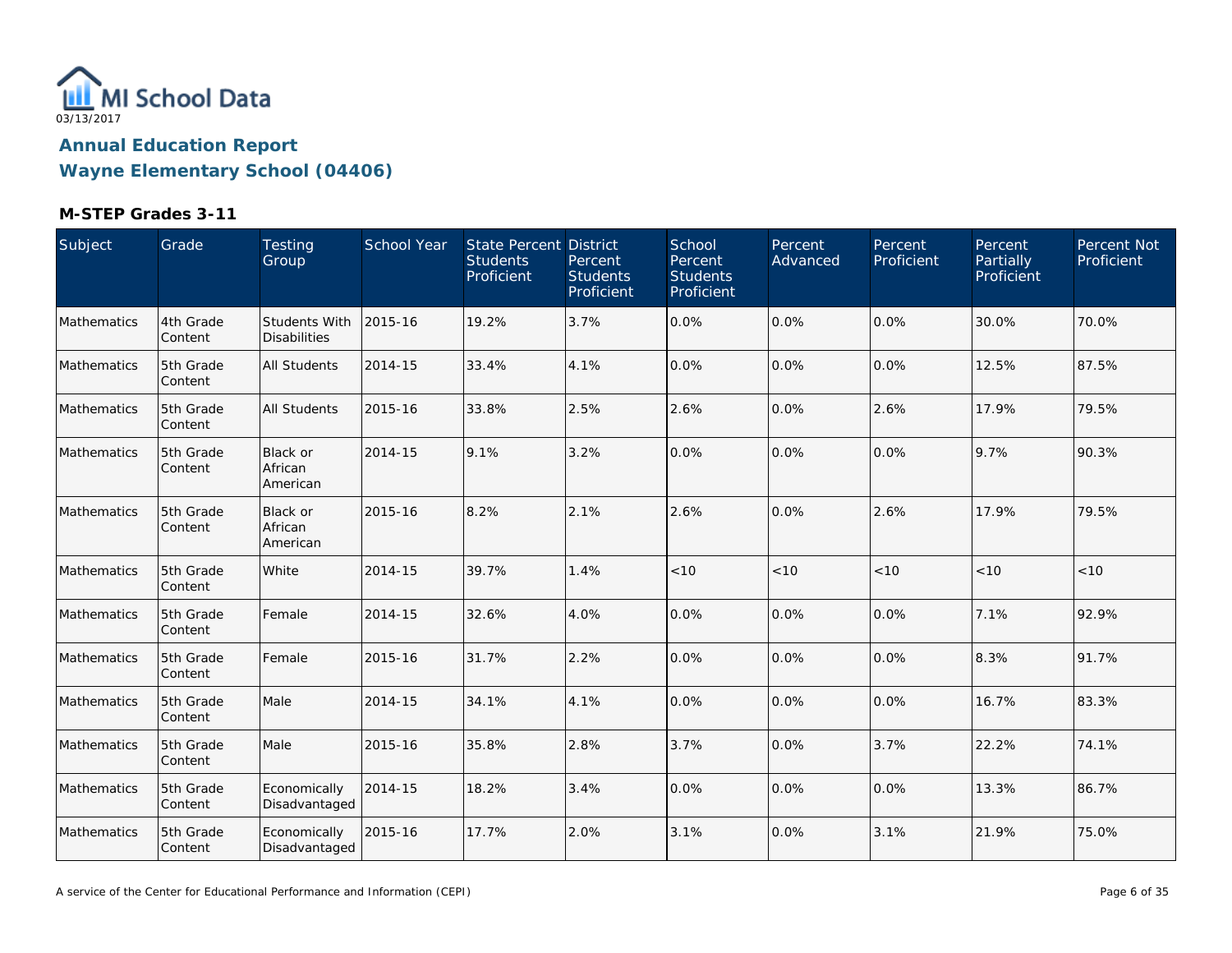

| Subject     | Grade                | Testing<br>Group                            | <b>School Year</b> | State Percent District<br><b>Students</b><br>Proficient | Percent<br><b>Students</b><br>Proficient | School<br>Percent<br><b>Students</b><br>Proficient | Percent<br>Advanced | Percent<br>Proficient | Percent<br>Partially<br>Proficient | Percent Not<br>Proficient |
|-------------|----------------------|---------------------------------------------|--------------------|---------------------------------------------------------|------------------------------------------|----------------------------------------------------|---------------------|-----------------------|------------------------------------|---------------------------|
| Mathematics | 5th Grade<br>Content | <b>Students With</b><br><b>Disabilities</b> | 2014-15            | 9.4%                                                    | 1.3%                                     | < 10                                               | < 10                | < 10                  | < 10                               | < 10                      |
| Mathematics | 5th Grade<br>Content | <b>Students With</b><br><b>Disabilities</b> | 2015-16            | 10.2%                                                   | 1.1%                                     | < 10                                               | $<10$               | < 10                  | < 10                               | < 10                      |
| Science     | 4th Grade<br>Content | <b>All Students</b>                         | 2014-15            | 12.4%                                                   | 1.4%                                     | 0.0%                                               | 0.0%                | 0.0%                  | 7.9%                               | 92.1%                     |
| Science     | 4th Grade<br>Content | <b>All Students</b>                         | 2015-16            | 14.7%                                                   | 1.8%                                     | 0.0%                                               | 0.0%                | 0.0%                  | 2.3%                               | 97.7%                     |
| Science     | 4th Grade<br>Content | Black or<br>African<br>American             | 2014-15            | 2.0%                                                    | 1.0%                                     | 0.0%                                               | 0.0%                | $0.0\%$               | 7.9%                               | 92.1%                     |
| Science     | 4th Grade<br>Content | Black or<br>African<br>American             | 2015-16            | 2.4%                                                    | 1.8%                                     | 0.0%                                               | 0.0%                | $0.0\%$               | 2.3%                               | 97.7%                     |
| Science     | 4th Grade<br>Content | Female                                      | 2014-15            | 10.4%                                                   | 1.0%                                     | 0.0%                                               | 0.0%                | 0.0%                  | 8.3%                               | 91.7%                     |
| Science     | 4th Grade<br>Content | Female                                      | 2015-16            | 13.0%                                                   | 1.8%                                     | 0.0%                                               | 0.0%                | 0.0%                  | 0.0%                               | 100.0%                    |
| Science     | 4th Grade<br>Content | Male                                        | 2014-15            | 14.3%                                                   | 1.8%                                     | 0.0%                                               | 0.0%                | 0.0%                  | 7.7%                               | 92.3%                     |
| Science     | 4th Grade<br>Content | Male                                        | 2015-16            | 16.4%                                                   | 1.8%                                     | 0.0%                                               | 0.0%                | 0.0%                  | 3.7%                               | 96.3%                     |
| Science     | 4th Grade<br>Content | Economically<br>Disadvantaged               | 2014-15            | 5.5%                                                    | 1.3%                                     | 0.0%                                               | 0.0%                | 0.0%                  | 5.6%                               | 94.4%                     |
| Science     | 4th Grade<br>Content | Economically<br>Disadvantaged               | 2015-16            | 6.6%                                                    | 1.8%                                     | 0.0%                                               | 0.0%                | 0.0%                  | 2.7%                               | 97.3%                     |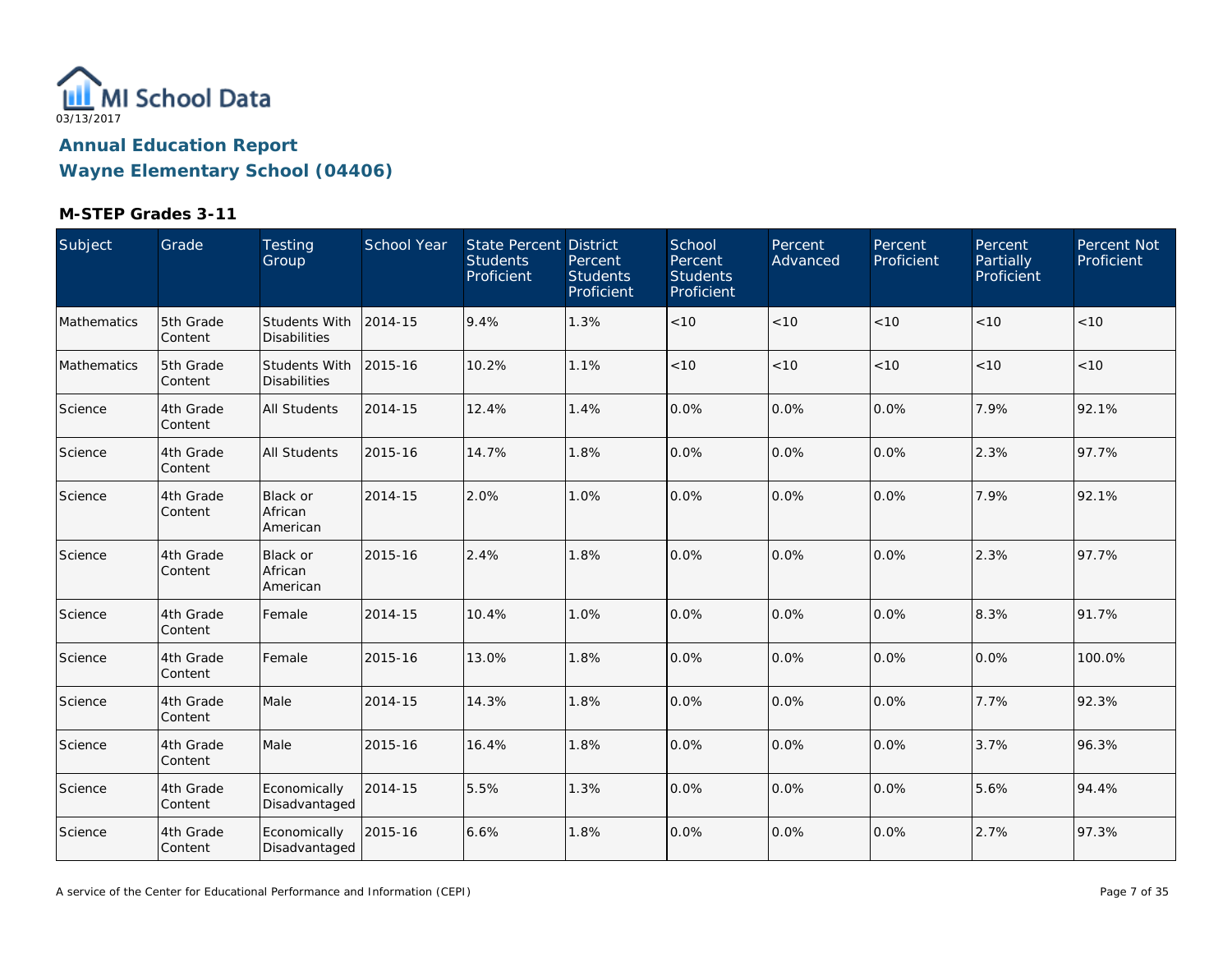

| Subject               | Grade                | Testing<br>Group                            | School Year | State Percent District<br><b>Students</b><br>Proficient | Percent<br><b>Students</b><br>Proficient | School<br>Percent<br><b>Students</b><br>Proficient | Percent<br>Advanced | Percent<br>Proficient | Percent<br>Partially<br>Proficient | Percent Not<br>Proficient |
|-----------------------|----------------------|---------------------------------------------|-------------|---------------------------------------------------------|------------------------------------------|----------------------------------------------------|---------------------|-----------------------|------------------------------------|---------------------------|
| Science               | 4th Grade<br>Content | <b>Students With</b><br><b>Disabilities</b> | 2014-15     | 4.6%                                                    | 0.5%                                     | < 10                                               | < 10                | < 10                  | < 10                               | < 10                      |
| Science               | 4th Grade<br>Content | <b>Students With</b><br><b>Disabilities</b> | 2015-16     | 5.3%                                                    | 0.7%                                     | 0.0%                                               | 0.0%                | 0.0%                  | 0.0%                               | 100.0%                    |
| Social Studies        | 5th Grade<br>Content | <b>All Students</b>                         | 2014-15     | 22.2%                                                   | 3.2%                                     | 0.0%                                               | 0.0%                | 0.0%                  | 46.9%                              | 53.1%                     |
| <b>Social Studies</b> | 5th Grade<br>Content | <b>All Students</b>                         | 2015-16     | 18.9%                                                   | 2.8%                                     | 0.0%                                               | 0.0%                | 0.0%                  | 47.2%                              | 52.8%                     |
| <b>Social Studies</b> | 5th Grade<br>Content | <b>Black or</b><br>African<br>American      | 2014-15     | 5.4%                                                    | 2.5%                                     | 0.0%                                               | 0.0%                | $0.0\%$               | 45.2%                              | 54.8%                     |
| Social Studies        | 5th Grade<br>Content | <b>Black or</b><br>African<br>American      | 2015-16     | 4.3%                                                    | 1.8%                                     | 0.0%                                               | 0.0%                | $0.0\%$               | 47.2%                              | 52.8%                     |
| <b>Social Studies</b> | 5th Grade<br>Content | White                                       | 2014-15     | 26.9%                                                   | 2.9%                                     | < 10                                               | < 10                | < 10                  | < 10                               | < 10                      |
| <b>Social Studies</b> | 5th Grade<br>Content | Female                                      | 2014-15     | 20.6%                                                   | 3.3%                                     | 0.0%                                               | 0.0%                | 0.0%                  | 50.0%                              | 50.0%                     |
| Social Studies        | 5th Grade<br>Content | Female                                      | 2015-16     | 16.7%                                                   | 2.8%                                     | 0.0%                                               | 0.0%                | 0.0%                  | 54.5%                              | 45.5%                     |
| Social Studies        | 5th Grade<br>Content | Male                                        | 2014-15     | 23.8%                                                   | 3.2%                                     | 0.0%                                               | 0.0%                | 0.0%                  | 44.4%                              | 55.6%                     |
| <b>Social Studies</b> | 5th Grade<br>Content | Male                                        | 2015-16     | 21.0%                                                   | 2.8%                                     | 0.0%                                               | 0.0%                | 0.0%                  | 44.0%                              | 56.0%                     |
| Social Studies        | 5th Grade<br>Content | Economically<br>Disadvantaged               | 2014-15     | 10.9%                                                   | 2.6%                                     | 0.0%                                               | 0.0%                | 0.0%                  | 50.0%                              | 50.0%                     |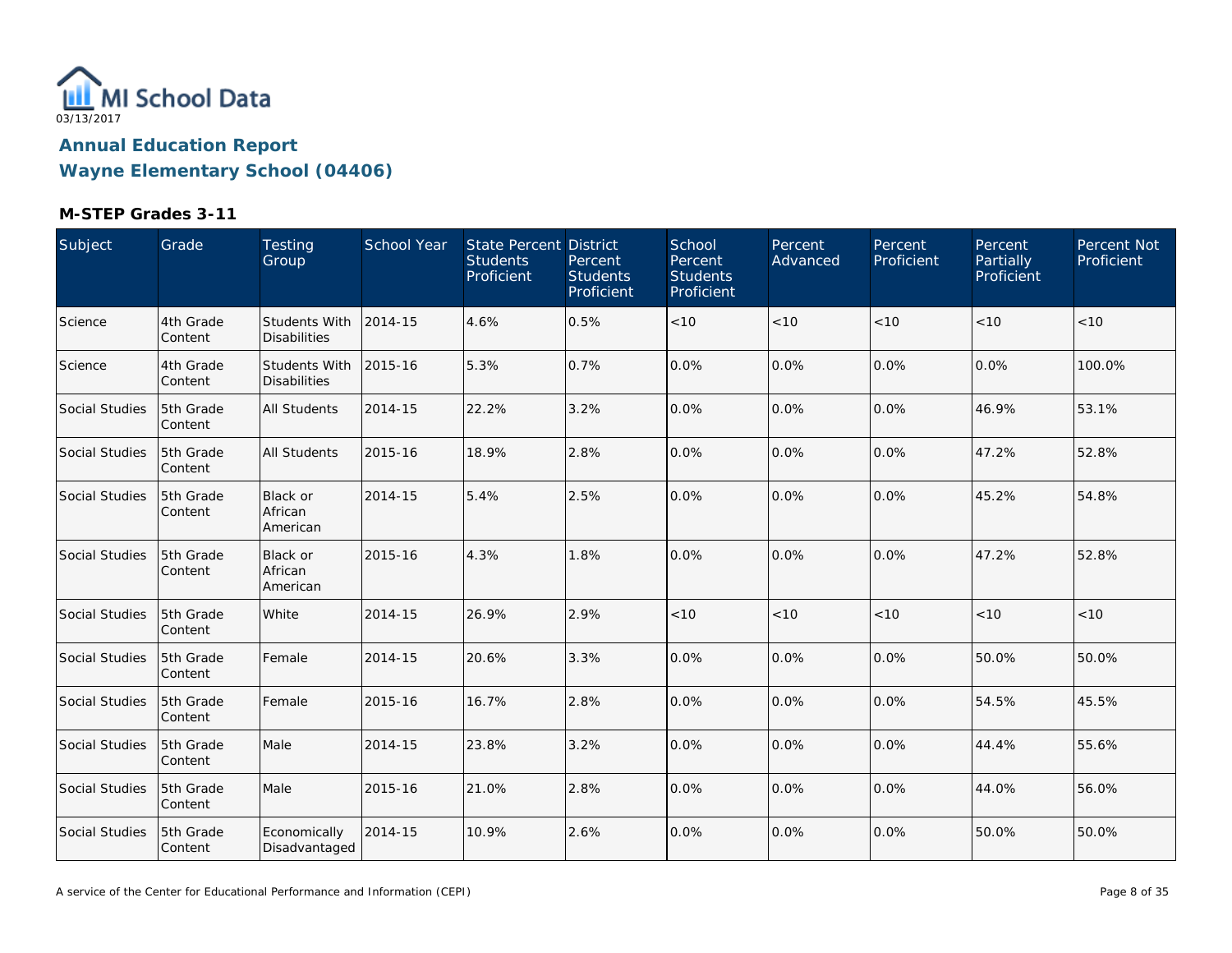

| Subject        | Grade                        | <b>Testing</b><br>Group                | School Year | State Percent District<br><b>Students</b><br>Proficient | Percent<br><b>Students</b><br>Proficient | School<br>Percent<br><b>Students</b><br>Proficient | Percent<br>Advanced | Percent<br>Proficient | Percent<br>Partially<br>Proficient | <b>Percent Not</b><br>Proficient |
|----------------|------------------------------|----------------------------------------|-------------|---------------------------------------------------------|------------------------------------------|----------------------------------------------------|---------------------|-----------------------|------------------------------------|----------------------------------|
| Social Studies | <b>5th Grade</b><br>lContent | Economically<br>Disadvantaged          | 2015-16     | 8.5%                                                    | 2.4%                                     | 0.0%                                               | 10.0%               | $0.0\%$               | 48.3%                              | 51.7%                            |
| Social Studies | 15th Grade<br> Content       | Students With 12014-15<br>Disabilities |             | 6.9%                                                    | 2.4%                                     | $\vert$ < 10                                       | $ $ < 10            | < 10                  | < 10                               | < 10                             |
| Social Studies | <b>5th Grade</b><br>lContent | Students With 12015-16<br>Disabilities |             | 5.6%                                                    | 1.2%                                     | < 10                                               | < 10                | < 10                  | < 10                               | < 10                             |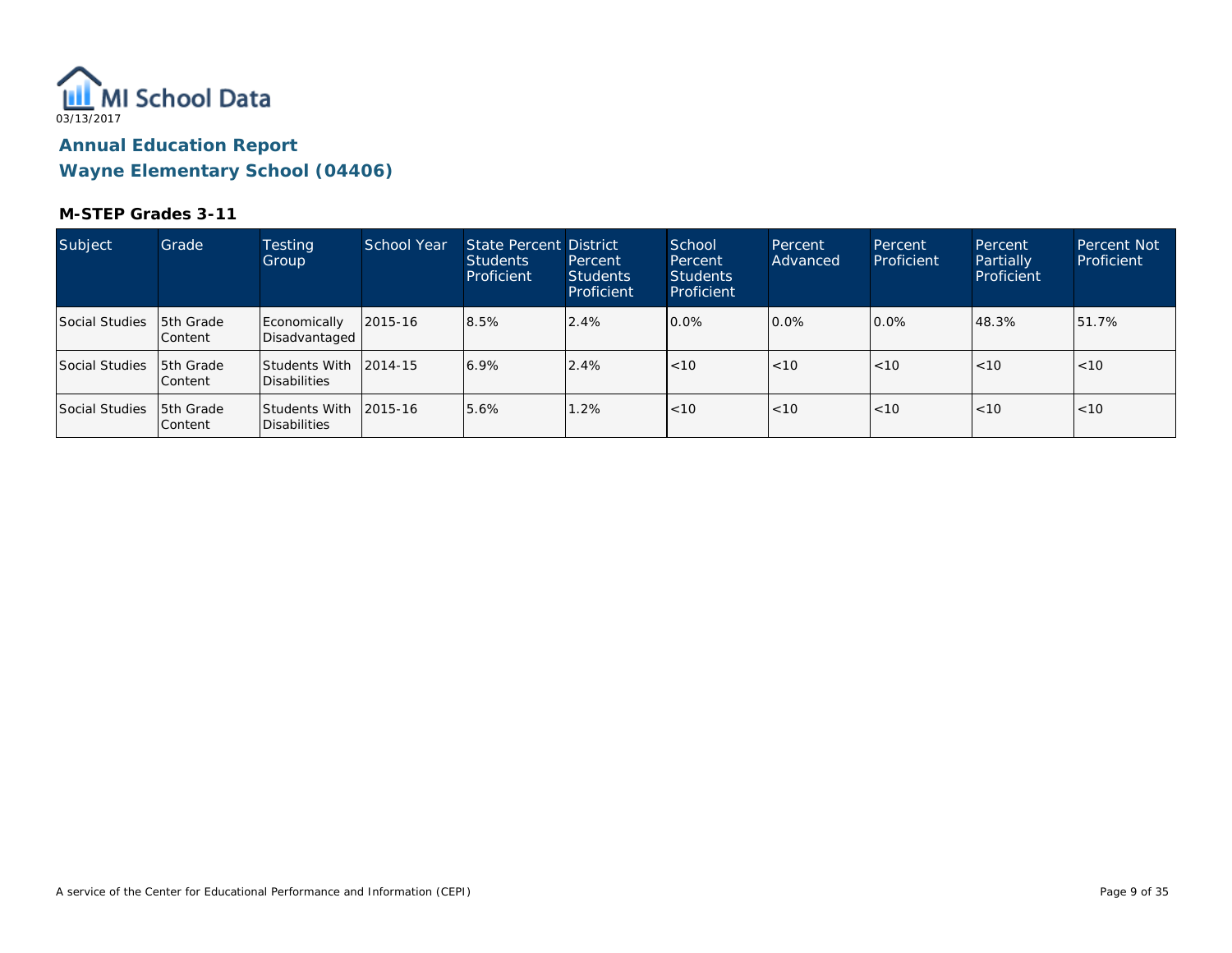

**SAT**

| Location<br><b>Name</b> | School Year | Subject | Student <sup>1</sup><br>Group | Mean SAT<br>Score | <b>Benchmark</b> | Met or<br>Exceeded | % Met or<br>Exceeded | Did Not Meet % Did Not | Meet | <b>Number</b><br>Assessed |
|-------------------------|-------------|---------|-------------------------------|-------------------|------------------|--------------------|----------------------|------------------------|------|---------------------------|
|-------------------------|-------------|---------|-------------------------------|-------------------|------------------|--------------------|----------------------|------------------------|------|---------------------------|

No Data to Display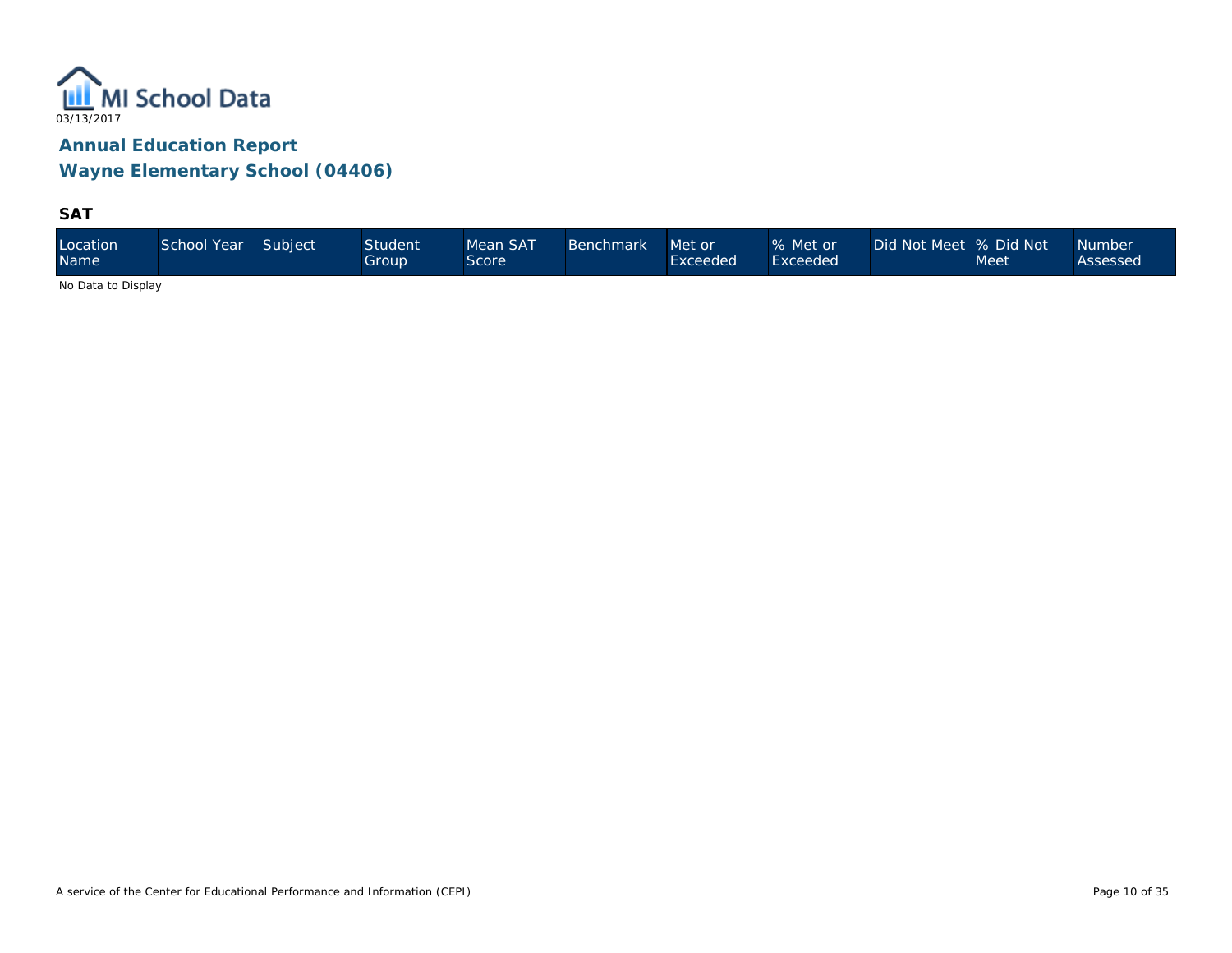

**Wayne Elementary School (04406)**

### **MI-Access Functional Independence**

| Subject     | Grade                | Testing Group School Year           |         | <b>State Percent</b><br><b>Students</b><br>Proficient | <b>District</b><br>Percent<br><b>Students</b><br>Proficient | School Percent Percent<br><b>Students</b><br>Proficient | Surpassed | Percent<br>Attained | Percent<br>Emerging |
|-------------|----------------------|-------------------------------------|---------|-------------------------------------------------------|-------------------------------------------------------------|---------------------------------------------------------|-----------|---------------------|---------------------|
| <b>ELA</b>  | 3rd Grade<br>Content | <b>All Students</b>                 | 2014-15 | 69.2%                                                 | 57.7%                                                       | $<10$                                                   | < 10      | < 10                | < 10                |
| <b>ELA</b>  | 3rd Grade<br>Content | <b>All Students</b>                 | 2015-16 | 86.0%                                                 | 75.3%                                                       | < 10                                                    | < 10      | < 10                | < 10                |
| Mathematics | 3rd Grade<br>Content | <b>All Students</b>                 | 2014-15 | 71.1%                                                 | 50.8%                                                       | < 10                                                    | $<10$     | < 10                | < 10                |
| Mathematics | 3rd Grade<br>Content | <b>All Students</b>                 | 2015-16 | 64.9%                                                 | 37.7%                                                       | $<10$                                                   | < 10      | < 10                | $<10$               |
| ELA         | 3rd Grade<br>Content | <b>Black or African</b><br>American | 2014-15 | 64.2%                                                 | 57.7%                                                       | < 10                                                    | < 10      | < 10                | < 10                |
| <b>ELA</b>  | 3rd Grade<br>Content | <b>Black or African</b><br>American | 2015-16 | 82.2%                                                 | 77.8%                                                       | < 10                                                    | < 10      | < 10                | < 10                |
| Mathematics | 3rd Grade<br>Content | <b>Black or African</b><br>American | 2014-15 | 65.4%                                                 | 50.8%                                                       | < 10                                                    | < 10      | < 10                | < 10                |
| Mathematics | 3rd Grade<br>Content | <b>Black or African</b><br>American | 2015-16 | 59.7%                                                 | 38.8%                                                       | $<10$                                                   | < 10      | < 10                | < 10                |
| <b>ELA</b>  | 3rd Grade<br>Content | Female                              | 2014-15 | 69.3%                                                 | 50.0%                                                       | < 10                                                    | < 10      | < 10                | < 10                |
| <b>ELA</b>  | 3rd Grade<br>Content | Female                              | 2015-16 | 85.4%                                                 | 63.6%                                                       | $<10$                                                   | < 10      | < 10                | < 10                |
| Mathematics | 3rd Grade<br>Content | Female                              | 2014-15 | 69.4%                                                 | 45.5%                                                       | $<10$                                                   | < 10      | < 10                | < 10                |
| Mathematics | 3rd Grade<br>Content | Female                              | 2015-16 | 61.4%                                                 | 34.3%                                                       | $<10$                                                   | < 10      | < 10                | < 10                |
| <b>ELA</b>  | 3rd Grade<br>Content | Male                                | 2015-16 | 86.2%                                                 | 85.0%                                                       | < 10                                                    | $<10$     | < 10                | < 10                |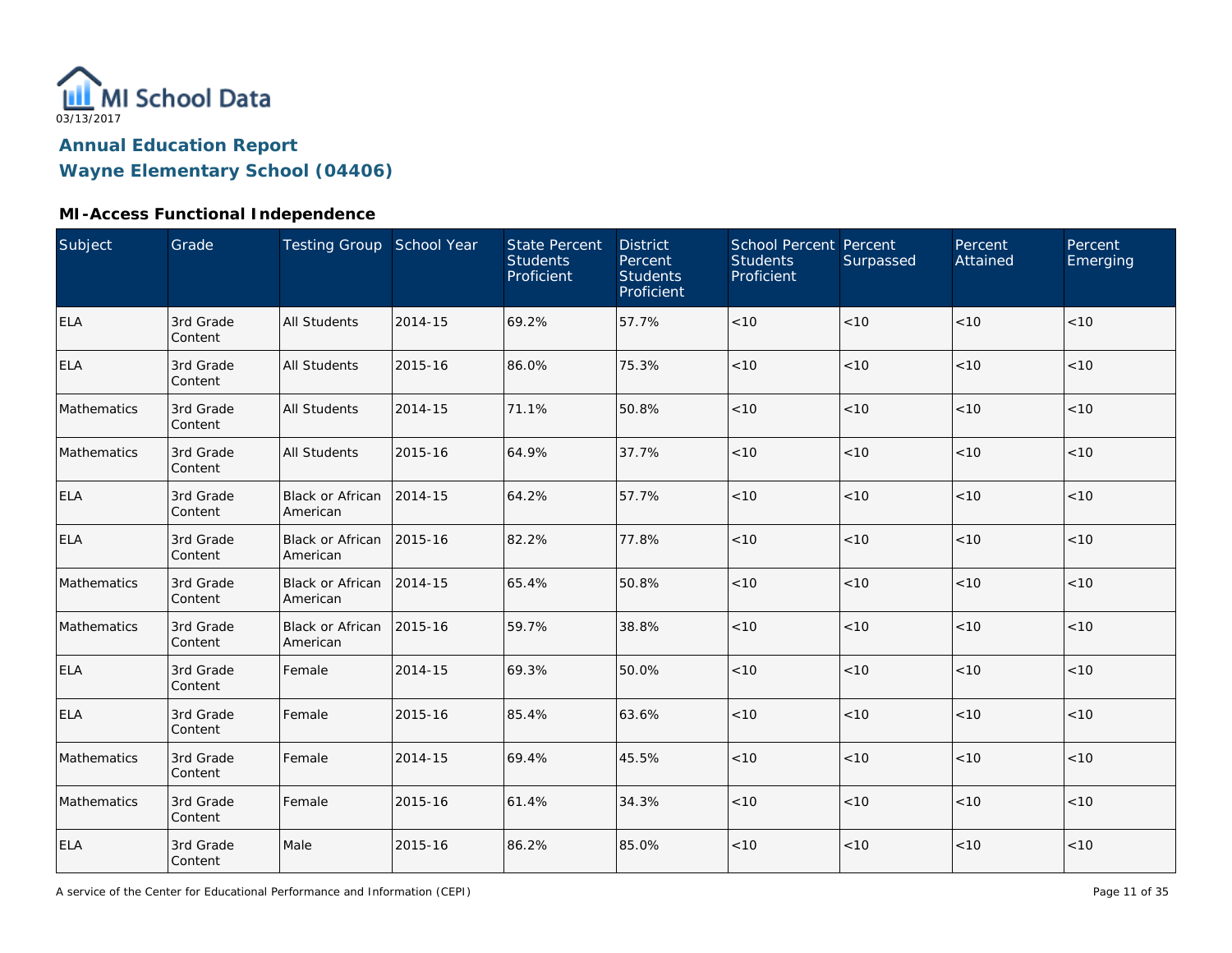

**Wayne Elementary School (04406)**

### **MI-Access Functional Independence**

| Subject     | Grade                | Testing Group School Year           |         | <b>State Percent</b><br><b>Students</b><br>Proficient | <b>District</b><br>Percent<br><b>Students</b><br>Proficient | School Percent Percent<br><b>Students</b><br>Proficient | Surpassed | Percent<br>Attained | Percent<br>Emerging |
|-------------|----------------------|-------------------------------------|---------|-------------------------------------------------------|-------------------------------------------------------------|---------------------------------------------------------|-----------|---------------------|---------------------|
| Mathematics | 3rd Grade<br>Content | Male                                | 2015-16 | 66.6%                                                 | 40.5%                                                       | < 10                                                    | < 10      | < 10                | < 10                |
| ELA         | 3rd Grade<br>Content | Economically<br>Disadvantaged       | 2014-15 | 68.9%                                                 | 57.1%                                                       | $<10$                                                   | < 10      | < 10                | $<10$               |
| <b>ELA</b>  | 3rd Grade<br>Content | Economically<br>Disadvantaged       | 2015-16 | 85.6%                                                 | 79.4%                                                       | < 10                                                    | < 10      | < 10                | < 10                |
| Mathematics | 3rd Grade<br>Content | Economically<br>Disadvantaged       | 2014-15 | 71.7%                                                 | 49.1%                                                       | $<10$                                                   | < 10      | < 10                | < 10                |
| Mathematics | 3rd Grade<br>Content | Economically<br>Disadvantaged       | 2015-16 | 65.3%                                                 | 42.4%                                                       | $<10$                                                   | <10       | $<10$               | $<10$               |
| <b>ELA</b>  | 4th Grade<br>Content | <b>All Students</b>                 | 2014-15 | 69.7%                                                 | 48.8%                                                       | $<10$                                                   | < 10      | < 10                | $<10$               |
| ELA         | 4th Grade<br>Content | All Students                        | 2015-16 | 78.2%                                                 | 59.3%                                                       | $<10$                                                   | <10       | < 10                | $<10$               |
| Mathematics | 4th Grade<br>Content | All Students                        | 2014-15 | 72.4%                                                 | 50.0%                                                       | < 10                                                    | < 10      | < 10                | < 10                |
| Mathematics | 4th Grade<br>Content | <b>All Students</b>                 | 2015-16 | 73.2%                                                 | 50.5%                                                       | < 10                                                    | < 10      | < 10                | < 10                |
| Science     | 4th Grade<br>Content | <b>All Students</b>                 | 2014-15 | 59.1%                                                 | 36.4%                                                       | < 10                                                    | < 10      | < 10                | < 10                |
| Science     | 4th Grade<br>Content | All Students                        | 2015-16 | 54.3%                                                 | 28.1%                                                       | < 10                                                    | < 10      | < 10                | < 10                |
| ELA         | 4th Grade<br>Content | <b>Black or African</b><br>American | 2014-15 | 64.9%                                                 | 50.7%                                                       | < 10                                                    | < 10      | < 10                | < 10                |
| ELA         | 4th Grade<br>Content | Black or African<br>American        | 2015-16 | 71.6%                                                 | 57.1%                                                       | < 10                                                    | < 10      | < 10                | $<10$               |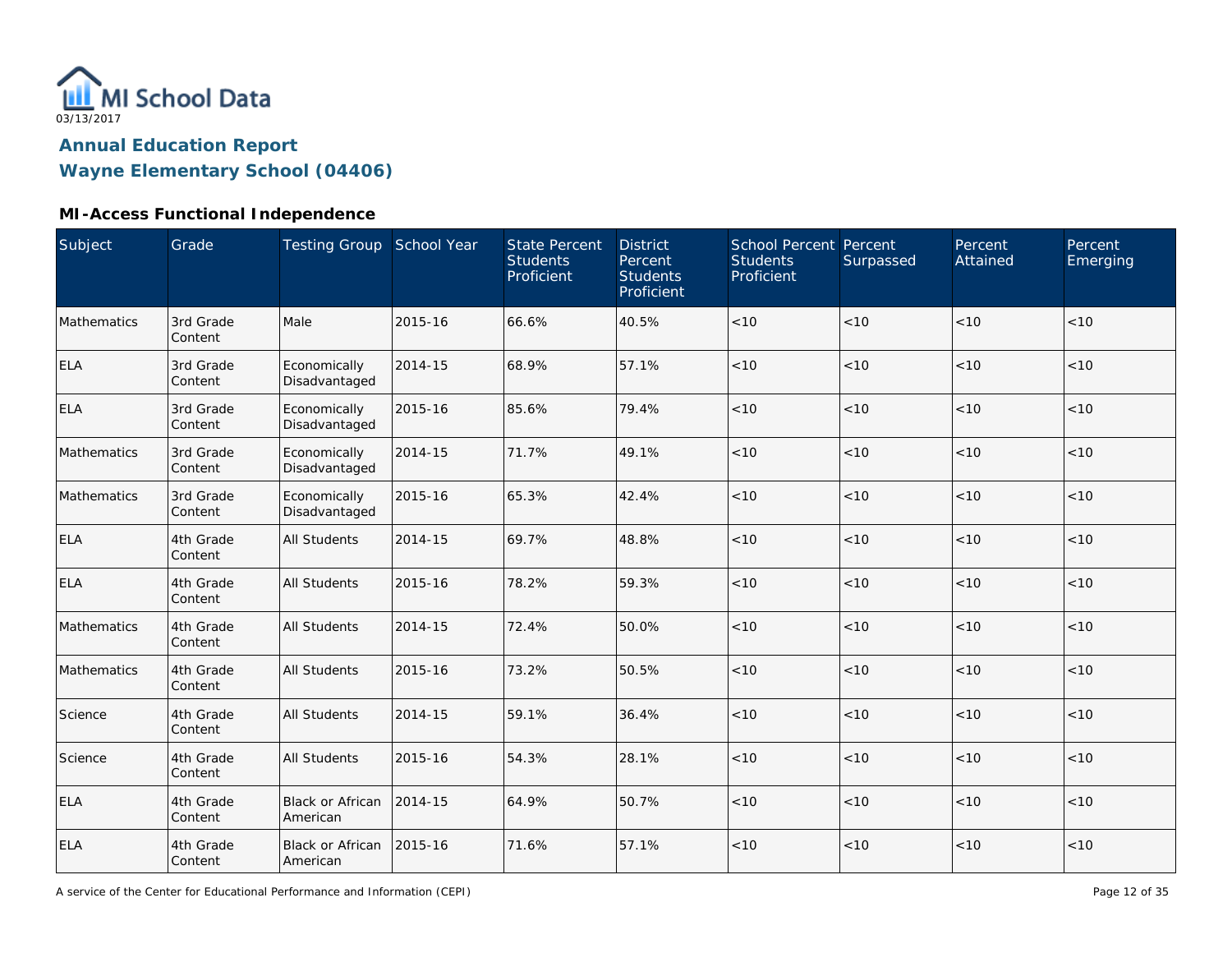

**Wayne Elementary School (04406)**

### **MI-Access Functional Independence**

| Subject     | Grade                | Testing Group School Year              |         | <b>State Percent</b><br><b>Students</b><br>Proficient | <b>District</b><br>Percent<br><b>Students</b><br>Proficient | <b>School Percent Percent</b><br><b>Students</b><br>Proficient | Surpassed | Percent<br>Attained | Percent<br>Emerging |
|-------------|----------------------|----------------------------------------|---------|-------------------------------------------------------|-------------------------------------------------------------|----------------------------------------------------------------|-----------|---------------------|---------------------|
| Mathematics | 4th Grade<br>Content | Black or African<br>American           | 2014-15 | 63.6%                                                 | 49.4%                                                       | $<10$                                                          | < 10      | < 10                | < 10                |
| Mathematics | 4th Grade<br>Content | Black or African   2015-16<br>American |         | 66.0%                                                 | 49.4%                                                       | $<10$                                                          | < 10      | < 10                | < 10                |
| Science     | 4th Grade<br>Content | Black or African 2014-15<br>American   |         | 46.7%                                                 | 35.2%                                                       | $<10$                                                          | $<10$     | < 10                | < 10                |
| Science     | 4th Grade<br>Content | Black or African<br>American           | 2015-16 | 44.4%                                                 | 25.9%                                                       | < 10                                                           | < 10      | $<10$               | < 10                |
| <b>ELA</b>  | 4th Grade<br>Content | Female                                 | 2014-15 | 72.4%                                                 | 44.0%                                                       | < 10                                                           | < 10      | < 10                | < 10                |
| <b>ELA</b>  | 4th Grade<br>Content | Female                                 | 2015-16 | 78.5%                                                 | 56.7%                                                       | < 10                                                           | < 10      | < 10                | < 10                |
| Mathematics | 4th Grade<br>Content | Female                                 | 2014-15 | 69.4%                                                 | 44.8%                                                       | < 10                                                           | < 10      | < 10                | < 10                |
| Mathematics | 4th Grade<br>Content | Female                                 | 2015-16 | 69.0%                                                 | 54.5%                                                       | < 10                                                           | < 10      | < 10                | < 10                |
| Science     | 4th Grade<br>Content | Female                                 | 2014-15 | 53.9%                                                 | 36.7%                                                       | $<10$                                                          | < 10      | < 10                | $<10$               |
| Science     | 4th Grade<br>Content | Female                                 | 2015-16 | 51.0%                                                 | 33.3%                                                       | $<10$                                                          | < 10      | < 10                | < 10                |
| <b>ELA</b>  | 4th Grade<br>Content | Male                                   | 2014-15 | 68.4%                                                 | 50.9%                                                       | $<10$                                                          | < 10      | < 10                | < 10                |
| Mathematics | 4th Grade<br>Content | Male                                   | 2014-15 | 74.0%                                                 | 52.2%                                                       | $<10$                                                          | < 10      | < 10                | < 10                |
| Science     | 4th Grade<br>Content | Male                                   | 2014-15 | 61.7%                                                 | 36.2%                                                       | $<10$                                                          | $<10$     | $<10$               | $<10$               |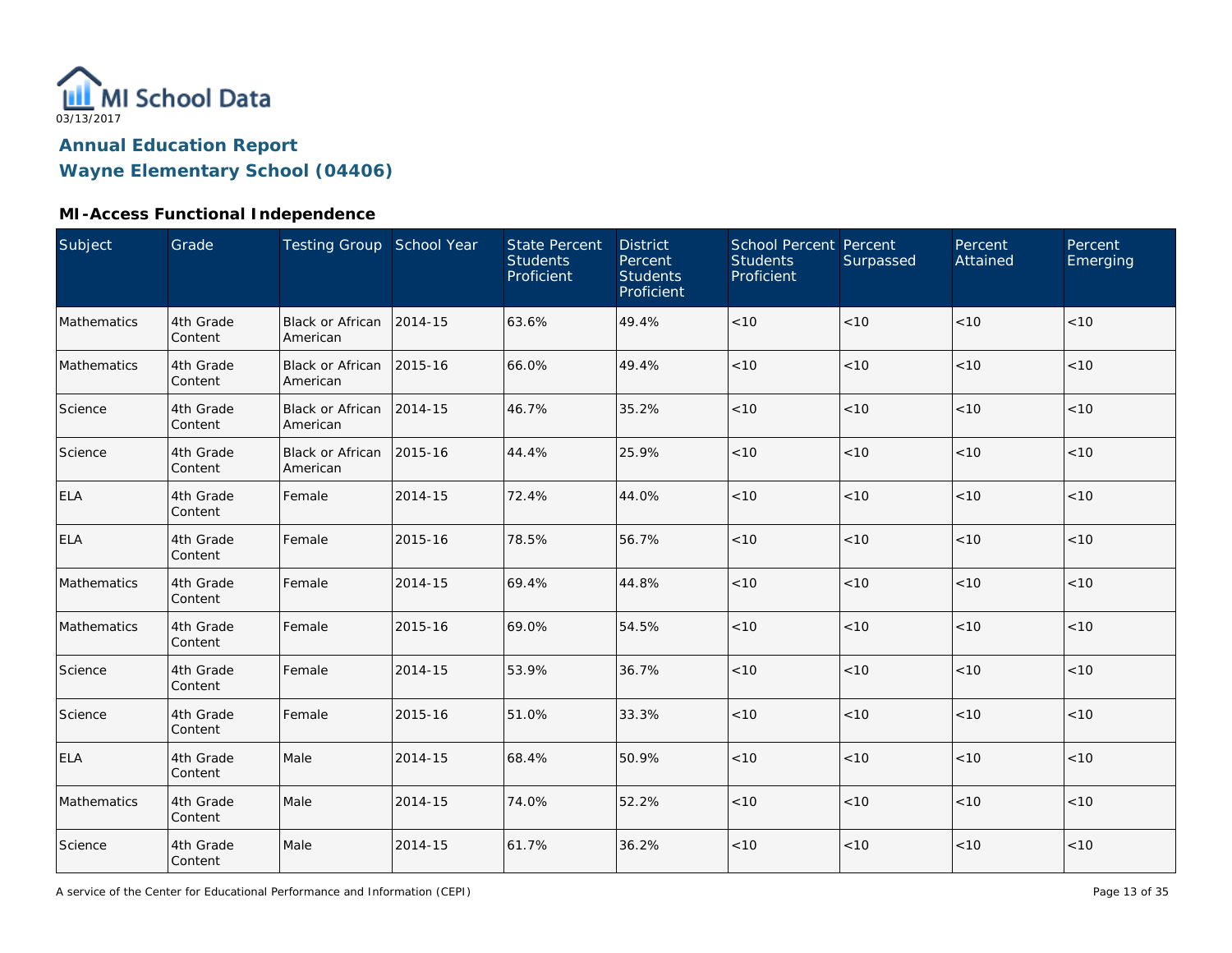

**Wayne Elementary School (04406)**

### **MI-Access Functional Independence**

| Subject        | Grade                | Testing Group School Year            |         | <b>State Percent</b><br><b>Students</b><br>Proficient | <b>District</b><br>Percent<br><b>Students</b><br>Proficient | School Percent Percent<br><b>Students</b><br>Proficient | Surpassed | Percent<br>Attained | Percent<br>Emerging |
|----------------|----------------------|--------------------------------------|---------|-------------------------------------------------------|-------------------------------------------------------------|---------------------------------------------------------|-----------|---------------------|---------------------|
| <b>ELA</b>     | 4th Grade<br>Content | Economically<br>Disadvantaged        | 2014-15 | 69.7%                                                 | 48.6%                                                       | < 10                                                    | < 10      | < 10                | < 10                |
| Mathematics    | 4th Grade<br>Content | Economically<br>Disadvantaged        | 2014-15 | 73.3%                                                 | 53.1%                                                       | < 10                                                    | < 10      | < 10                | < 10                |
| Science        | 4th Grade<br>Content | Economically<br>Disadvantaged        | 2014-15 | 60.7%                                                 | 37.3%                                                       | < 10                                                    | < 10      | < 10                | < 10                |
| <b>ELA</b>     | 5th Grade<br>Content | <b>All Students</b>                  | 2014-15 | 66.4%                                                 | 48.7%                                                       | < 10                                                    | < 10      | < 10                | < 10                |
| <b>ELA</b>     | 5th Grade<br>Content | <b>All Students</b>                  | 2015-16 | 80.4%                                                 | 63.9%                                                       | < 10                                                    | < 10      | < 10                | < 10                |
| Mathematics    | 5th Grade<br>Content | <b>All Students</b>                  | 2014-15 | 65.5%                                                 | 50.5%                                                       | < 10                                                    | < 10      | < 10                | < 10                |
| Mathematics    | 5th Grade<br>Content | <b>All Students</b>                  | 2015-16 | 59.5%                                                 | 30.1%                                                       | < 10                                                    | < 10      | < 10                | < 10                |
| Social Studies | 5th Grade<br>Content | <b>All Students</b>                  | 2014-15 | 39.7%                                                 | 18.8%                                                       | < 10                                                    | < 10      | < 10                | < 10                |
| Social Studies | 5th Grade<br>Content | <b>All Students</b>                  | 2015-16 | 37.3%                                                 | 23.0%                                                       | $<10$                                                   | < 10      | < 10                | < 10                |
| <b>ELA</b>     | 5th Grade<br>Content | Black or African<br>American         | 2014-15 | 56.1%                                                 | 53.6%                                                       | $<10$                                                   | < 10      | < 10                | < 10                |
| <b>ELA</b>     | 5th Grade<br>Content | Black or African<br>American         | 2015-16 | 72.7%                                                 | 64.3%                                                       | $<10$                                                   | < 10      | < 10                | < 10                |
| Mathematics    | 5th Grade<br>Content | Black or African<br>American         | 2014-15 | 57.9%                                                 | 51.6%                                                       | < 10                                                    | < 10      | < 10                | < 10                |
| Mathematics    | 5th Grade<br>Content | Black or African 2015-16<br>American |         | 48.8%                                                 | 30.2%                                                       | < 10                                                    | < 10      | < 10                | < 10                |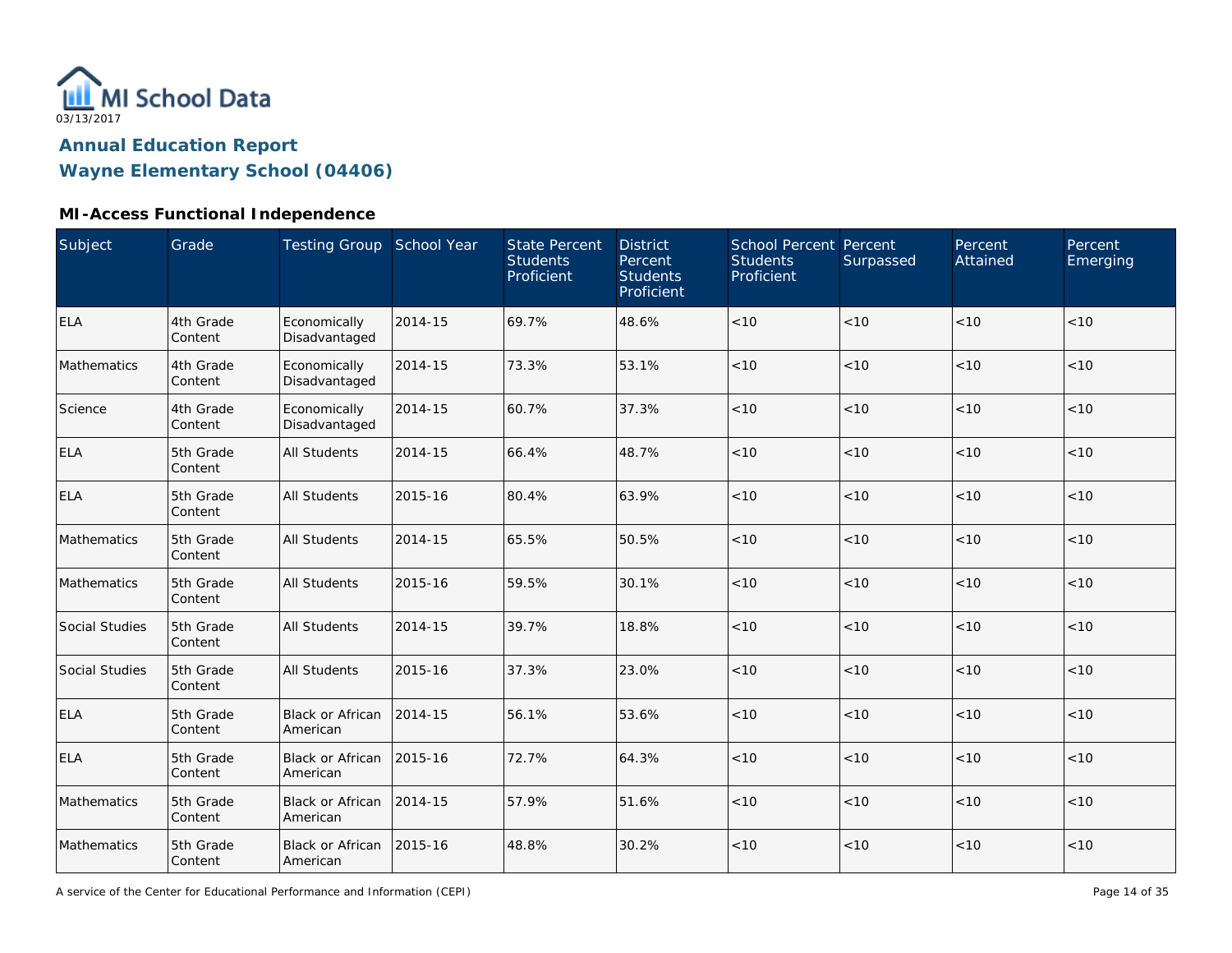

**Wayne Elementary School (04406)**

### **MI-Access Functional Independence**

| Subject        | Grade                | Testing Group School Year           |         | <b>State Percent</b><br><b>Students</b><br>Proficient | <b>District</b><br>Percent<br><b>Students</b><br>Proficient | School Percent Percent<br><b>Students</b><br>Proficient | Surpassed | Percent<br>Attained | Percent<br>Emerging |
|----------------|----------------------|-------------------------------------|---------|-------------------------------------------------------|-------------------------------------------------------------|---------------------------------------------------------|-----------|---------------------|---------------------|
| Social Studies | 5th Grade<br>Content | <b>Black or African</b><br>American | 2014-15 | 30.4%                                                 | 18.3%                                                       | $<10$                                                   | < 10      | < 10                | < 10                |
| Social Studies | 5th Grade<br>Content | Black or African<br>American        | 2015-16 | 28.2%                                                 | 21.8%                                                       | $<10$                                                   | < 10      | < 10                | < 10                |
| <b>ELA</b>     | 5th Grade<br>Content | Female                              | 2015-16 | 81.1%                                                 | 69.8%                                                       | $<10$                                                   | < 10      | < 10                | < 10                |
| Mathematics    | 5th Grade<br>Content | Female                              | 2015-16 | 53.1%                                                 | 29.8%                                                       | $<10$                                                   | < 10      | <10                 | $<10$               |
| Social Studies | 5th Grade<br>Content | Female                              | 2015-16 | 34.0%                                                 | 33.3%                                                       | < 10                                                    | < 10      | < 10                | < 10                |
| <b>ELA</b>     | 5th Grade<br>Content | Male                                | 2014-15 | 65.3%                                                 | 48.0%                                                       | < 10                                                    | < 10      | < 10                | < 10                |
| <b>ELA</b>     | 5th Grade<br>Content | Male                                | 2015-16 | 80.1%                                                 | 60.8%                                                       | < 10                                                    | < 10      | < 10                | < 10                |
| Mathematics    | 5th Grade<br>Content | Male                                | 2014-15 | 67.8%                                                 | 53.8%                                                       | $<10$                                                   | < 10      | < 10                | < 10                |
| Mathematics    | 5th Grade<br>Content | Male                                | 2015-16 | 62.9%                                                 | 30.2%                                                       | < 10                                                    | < 10      | < 10                | < 10                |
| Social Studies | 5th Grade<br>Content | Male                                | 2014-15 | 40.4%                                                 | 19.0%                                                       | $<10$                                                   | < 10      | < 10                | < 10                |
| Social Studies | 5th Grade<br>Content | Male                                | 2015-16 | 39.1%                                                 | 17.3%                                                       | $<10$                                                   | < 10      | < 10                | < 10                |
| <b>ELA</b>     | 5th Grade<br>Content | Economically<br>Disadvantaged       | 2014-15 | 66.0%                                                 | 47.1%                                                       | $<10$                                                   | < 10      | < 10                | < 10                |
| <b>ELA</b>     | 5th Grade<br>Content | Economically<br>Disadvantaged       | 2015-16 | 82.1%                                                 | 64.4%                                                       | < 10                                                    | $<10$     | < 10                | < 10                |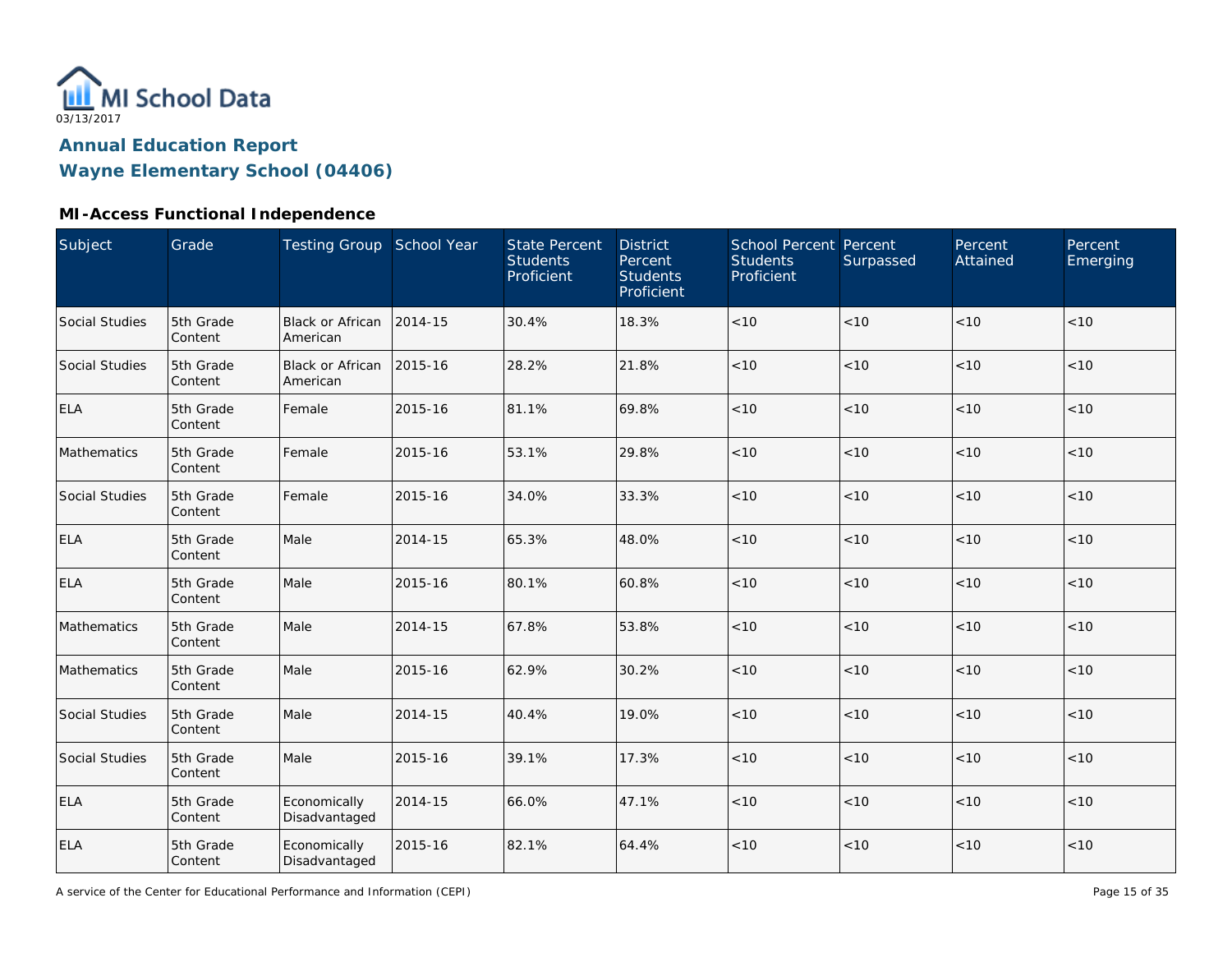

**Wayne Elementary School (04406)**

### **MI-Access Functional Independence**

| Subject               | Grade                       | Testing Group                 | School Year | <b>State Percent</b><br><b>Students</b><br>Proficient | <b>District</b><br>Percent<br><b>Students</b><br>Proficient | School Percent Percent<br><b>Students</b><br>Proficient | Surpassed | Percent<br>Attained | Percent<br>Emerging |
|-----------------------|-----------------------------|-------------------------------|-------------|-------------------------------------------------------|-------------------------------------------------------------|---------------------------------------------------------|-----------|---------------------|---------------------|
| <b>Mathematics</b>    | 5th Grade<br>Content        | Economically<br>Disadvantaged | 2014-15     | 66.3%                                                 | 50.5%                                                       | < 10                                                    | < 10      | < 10                | < 10                |
| <b>Mathematics</b>    | <b>5th Grade</b><br>Content | Economically<br>Disadvantaged | 2015-16     | 60.3%                                                 | 33.3%                                                       | $ $ < 10                                                | < 10      | < 10                | < 10                |
| Social Studies        | <b>5th Grade</b><br>Content | Economically<br>Disadvantaged | 2014-15     | 40.8%                                                 | 20.2%                                                       | $ $ < 10                                                | < 10      | < 10                | < 10                |
| <b>Social Studies</b> | 5th Grade<br>Content        | Economically<br>Disadvantaged | 2015-16     | 38.0%                                                 | 24.0%                                                       | $ $ < 10                                                | < 10      | < 10                | < 10                |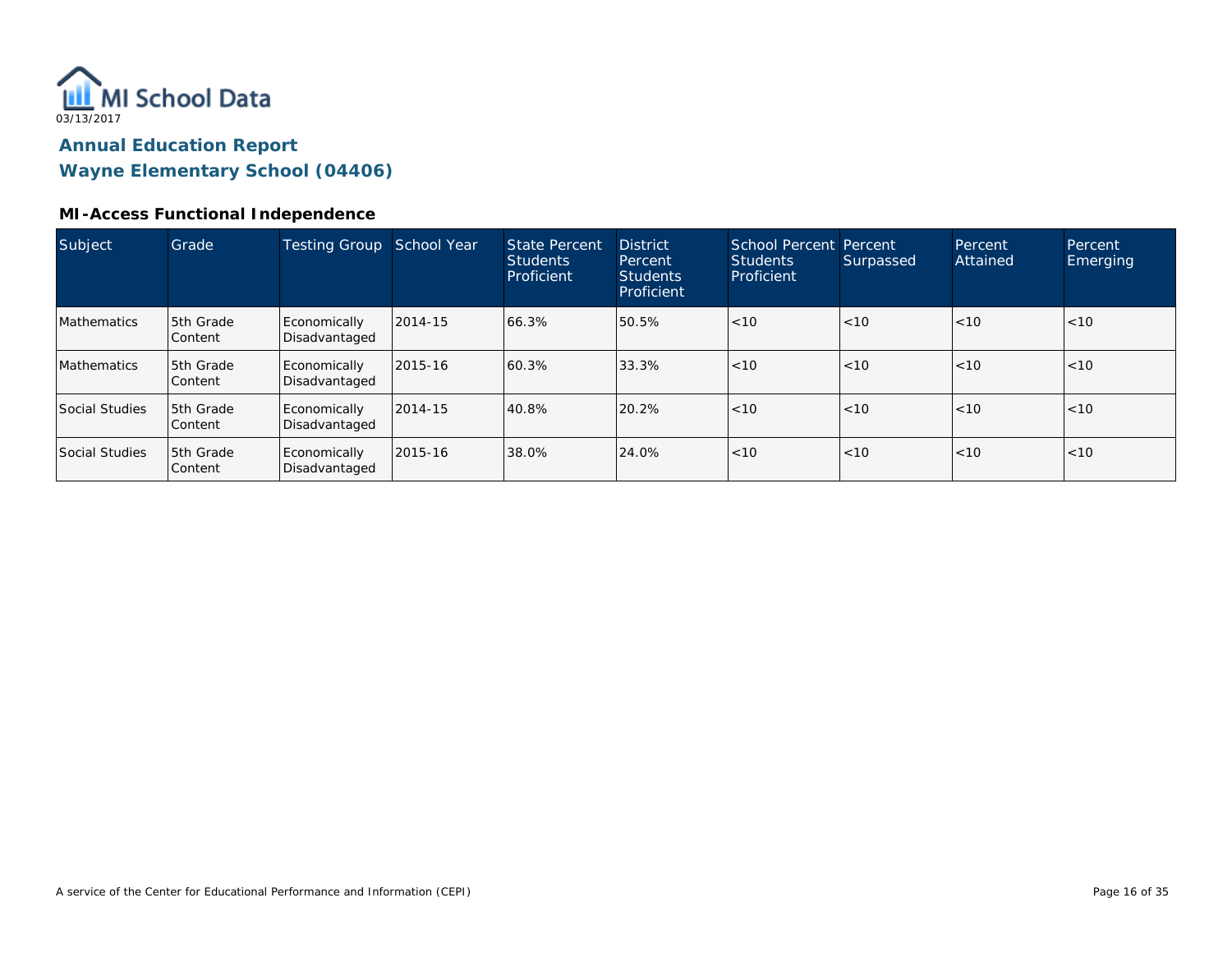

**Wayne Elementary School (04406)**

### **MI-Access Supported Independence**

| Subject     | Grade                | Testing Group School Year           |         | <b>State Percent</b><br><b>Students</b><br>Proficient | <b>District</b><br>Percent<br><b>Students</b><br>Proficient | School Percent Percent<br><b>Students</b><br>Proficient | Surpassed | Percent<br>Attained | Percent<br>Emerging |
|-------------|----------------------|-------------------------------------|---------|-------------------------------------------------------|-------------------------------------------------------------|---------------------------------------------------------|-----------|---------------------|---------------------|
| <b>ELA</b>  | 3rd Grade<br>Content | <b>All Students</b>                 | 2014-15 | 80.6%                                                 | 87.0%                                                       | < 10                                                    | < 10      | < 10                | < 10                |
| <b>ELA</b>  | 3rd Grade<br>Content | <b>All Students</b>                 | 2015-16 | 78.0%                                                 | 77.1%                                                       | < 10                                                    | < 10      | < 10                | < 10                |
| Mathematics | 3rd Grade<br>Content | <b>All Students</b>                 | 2014-15 | 73.8%                                                 | 84.8%                                                       | < 10                                                    | < 10      | < 10                | < 10                |
| Mathematics | 3rd Grade<br>Content | <b>All Students</b>                 | 2015-16 | 60.2%                                                 | 62.9%                                                       | $<10$                                                   | < 10      | < 10                | $<10$               |
| ELA         | 3rd Grade<br>Content | <b>Black or African</b><br>American | 2014-15 | 78.2%                                                 | 87.8%                                                       | < 10                                                    | <10       | < 10                | < 10                |
| <b>ELA</b>  | 3rd Grade<br>Content | <b>Black or African</b><br>American | 2015-16 | 77.8%                                                 | 73.3%                                                       | $<10$                                                   | <10       | < 10                | $<10$               |
| Mathematics | 3rd Grade<br>Content | <b>Black or African</b><br>American | 2014-15 | 76.3%                                                 | 82.9%                                                       | < 10                                                    | < 10      | < 10                | < 10                |
| Mathematics | 3rd Grade<br>Content | <b>Black or African</b><br>American | 2015-16 | 57.9%                                                 | 60.0%                                                       | < 10                                                    | < 10      | < 10                | < 10                |
| <b>ELA</b>  | 3rd Grade<br>Content | Female                              | 2014-15 | 77.9%                                                 | 80.0%                                                       | $<10$                                                   | < 10      | < 10                | $<10$               |
| <b>ELA</b>  | 3rd Grade<br>Content | Female                              | 2015-16 | 84.3%                                                 | 75.0%                                                       | < 10                                                    | < 10      | < 10                | < 10                |
| Mathematics | 3rd Grade<br>Content | Female                              | 2014-15 | 72.8%                                                 | 80.0%                                                       | $<10$                                                   | < 10      | < 10                | < 10                |
| Mathematics | 3rd Grade<br>Content | Female                              | 2015-16 | 59.6%                                                 | 58.3%                                                       | < 10                                                    | < 10      | < 10                | < 10                |
| <b>ELA</b>  | 3rd Grade<br>Content | Male                                | 2015-16 | 74.9%                                                 | 78.3%                                                       | < 10                                                    | < 10      | < 10                | $<10$               |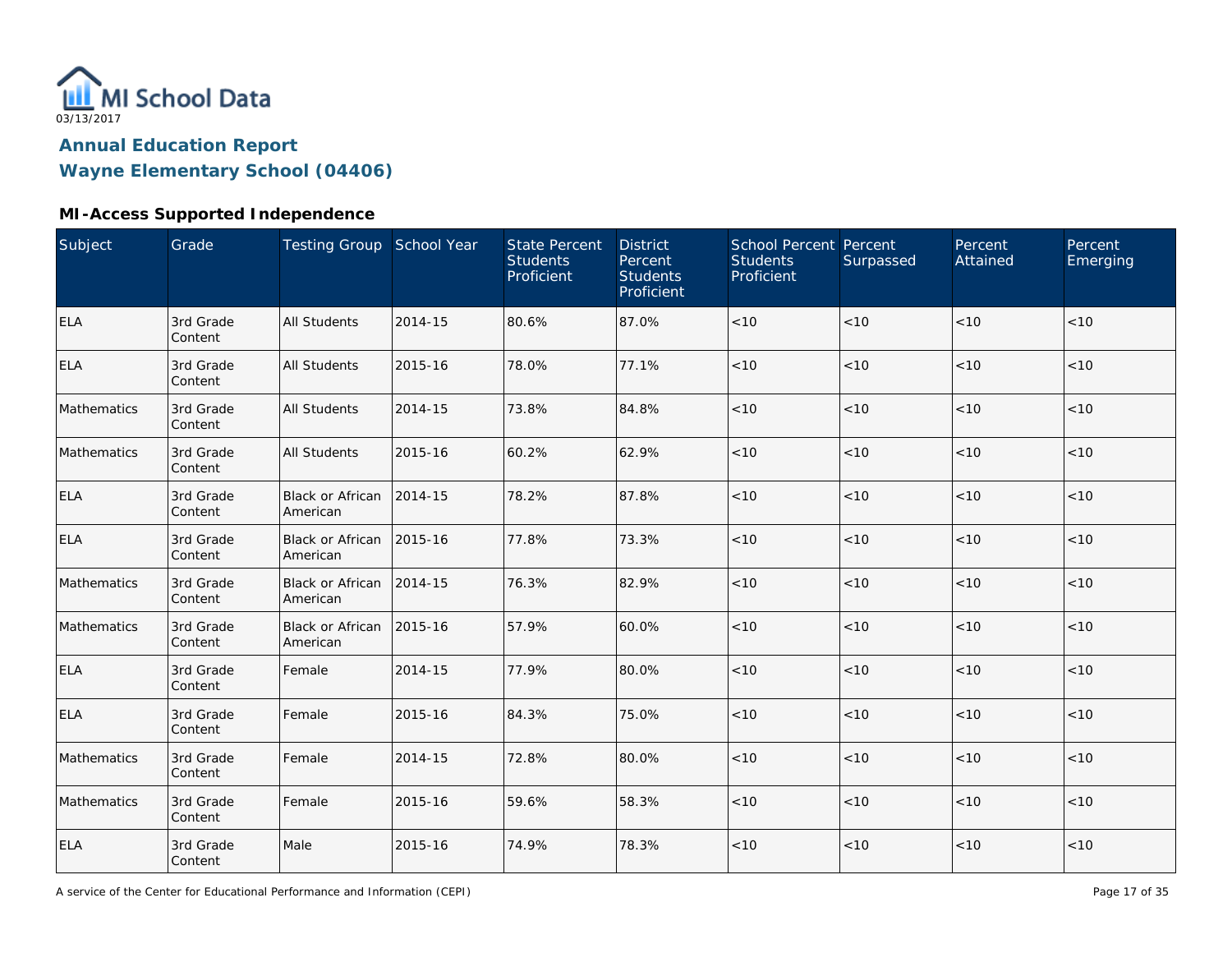

**Wayne Elementary School (04406)**

### **MI-Access Supported Independence**

| Subject     | Grade                | Testing Group School Year           |         | <b>State Percent</b><br><b>Students</b><br>Proficient | <b>District</b><br>Percent<br><b>Students</b><br>Proficient | School Percent Percent<br><b>Students</b><br>Proficient | Surpassed | Percent<br>Attained | Percent<br>Emerging |
|-------------|----------------------|-------------------------------------|---------|-------------------------------------------------------|-------------------------------------------------------------|---------------------------------------------------------|-----------|---------------------|---------------------|
| Mathematics | 3rd Grade<br>Content | Male                                | 2015-16 | 60.6%                                                 | 65.2%                                                       | < 10                                                    | < 10      | < 10                | < 10                |
| <b>ELA</b>  | 3rd Grade<br>Content | Economically<br>Disadvantaged       | 2014-15 | 81.0%                                                 | 89.5%                                                       | $<10$                                                   | < 10      | < 10                | $<10$               |
| <b>ELA</b>  | 3rd Grade<br>Content | Economically<br>Disadvantaged       | 2015-16 | 78.0%                                                 | 75.0%                                                       | $<10$                                                   | < 10      | < 10                | $<10$               |
| Mathematics | 3rd Grade<br>Content | Economically<br>Disadvantaged       | 2014-15 | 76.9%                                                 | 86.8%                                                       | < 10                                                    | < 10      | < 10                | < 10                |
| Mathematics | 3rd Grade<br>Content | Economically<br>Disadvantaged       | 2015-16 | 62.7%                                                 | 62.5%                                                       | < 10                                                    | < 10      | < 10                | < 10                |
| <b>ELA</b>  | 5th Grade<br>Content | <b>All Students</b>                 | 2014-15 | 86.8%                                                 | 90.7%                                                       | < 10                                                    | < 10      | < 10                | < 10                |
| Mathematics | 5th Grade<br>Content | <b>All Students</b>                 | 2014-15 | 82.6%                                                 | 88.4%                                                       | < 10                                                    | < 10      | < 10                | < 10                |
| <b>ELA</b>  | 5th Grade<br>Content | <b>Black or African</b><br>American | 2014-15 | 89.9%                                                 | 90.2%                                                       | < 10                                                    | < 10      | < 10                | < 10                |
| Mathematics | 5th Grade<br>Content | <b>Black or African</b><br>American | 2014-15 | 88.2%                                                 | 90.2%                                                       | $<10$                                                   | < 10      | < 10                | $<10$               |
| <b>ELA</b>  | 5th Grade<br>Content | Female                              | 2014-15 | 89.2%                                                 | 100.0%                                                      | < 10                                                    | < 10      | < 10                | < 10                |
| Mathematics | 5th Grade<br>Content | Female                              | 2014-15 | 82.5%                                                 | 90.9%                                                       | < 10                                                    | < 10      | < 10                | < 10                |
| <b>ELA</b>  | 5th Grade<br>Content | Male                                | 2014-15 | 85.6%                                                 | 87.5%                                                       | < 10                                                    | < 10      | < 10                | < 10                |
| Mathematics | 5th Grade<br>Content | Male                                | 2014-15 | 82.6%                                                 | 87.5%                                                       | $<10$                                                   | < 10      | < 10                | $<10$               |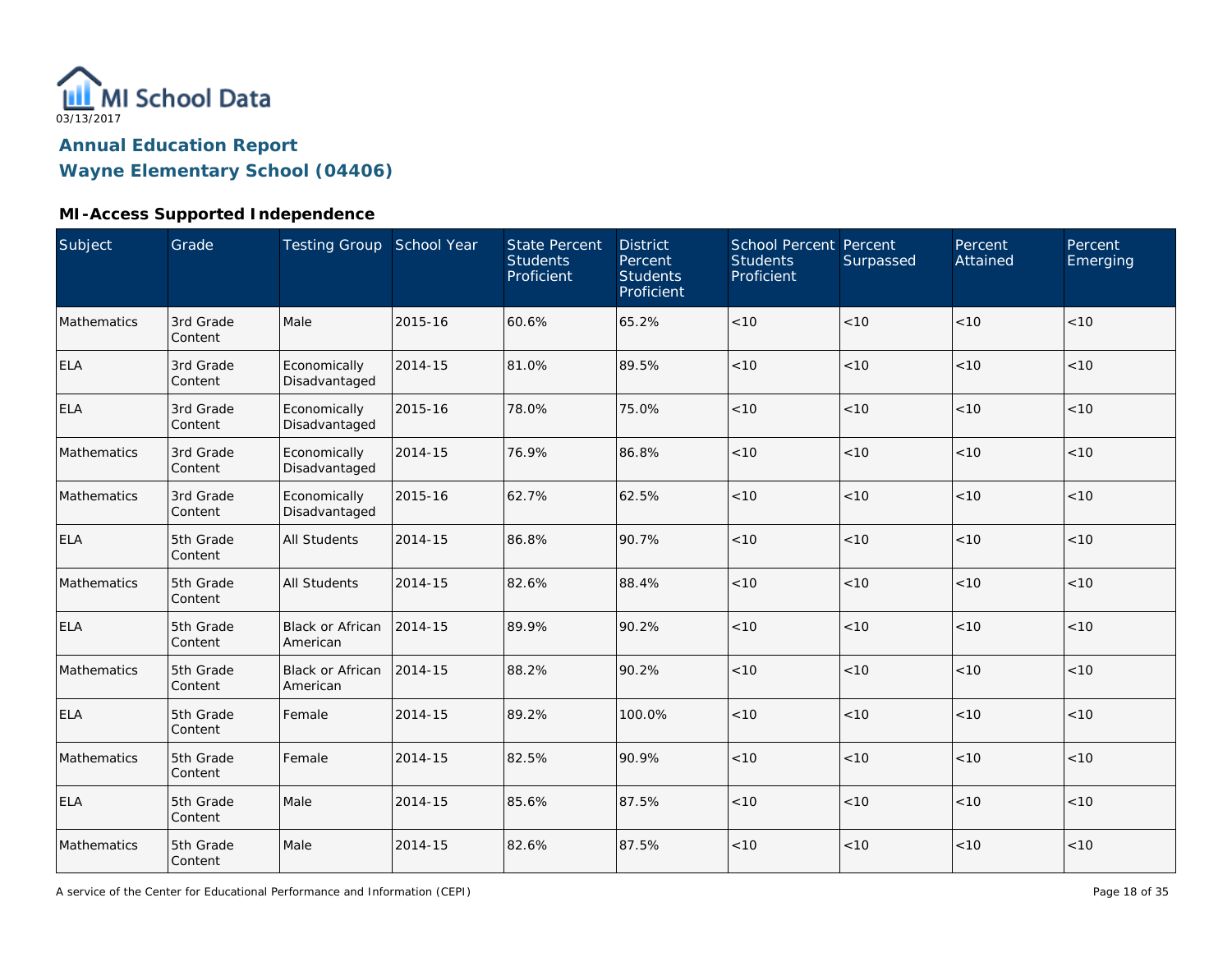

**Wayne Elementary School (04406)**

#### **MI-Access Supported Independence**

| Subject     | Grade                       | Testing Group School Year     |         | State Percent<br><b>Students</b><br>Proficient | <b>District</b><br>Percent<br><b>Students</b><br>Proficient | School Percent Percent<br>Students<br>Proficient | Surpassed | Percent<br>Attained | Percent<br><b>Emerging</b> |
|-------------|-----------------------------|-------------------------------|---------|------------------------------------------------|-------------------------------------------------------------|--------------------------------------------------|-----------|---------------------|----------------------------|
| <b>ELA</b>  | 5th Grade<br><b>Content</b> | Economically<br>Disadvantaged | 2014-15 | 87.9%                                          | 87.9%                                                       | < 10                                             | <10       | < 10                | < 10                       |
| Mathematics | 5th Grade<br>Content        | Economically<br>Disadvantaged | 2014-15 | 84.1%                                          | 93.9%                                                       | < 10                                             | < 10      | < 10                | ~10                        |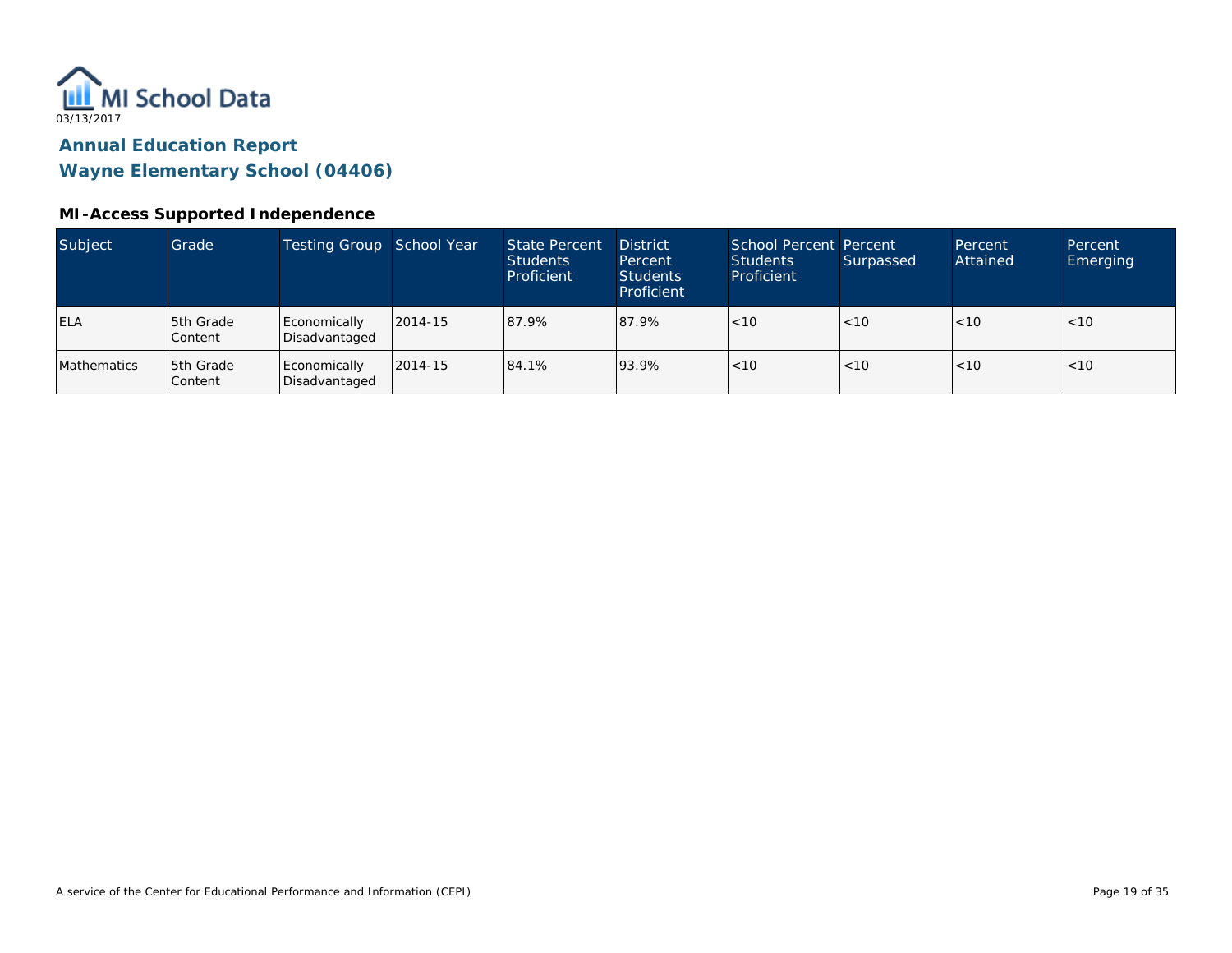

#### **MI-Access Participation**

| Subject<br>Testing Group School Year<br>School Percent Percent<br>State Percent<br>Grade<br><b>District</b><br>Percent<br>Attained<br><b>Students</b><br><b>Students</b><br>Surpassed<br>Percent<br>Proficient<br>Proficient<br><b>Students</b><br>Proficient | Percent<br>Emerging |  |
|---------------------------------------------------------------------------------------------------------------------------------------------------------------------------------------------------------------------------------------------------------------|---------------------|--|
|---------------------------------------------------------------------------------------------------------------------------------------------------------------------------------------------------------------------------------------------------------------|---------------------|--|

No Data to Display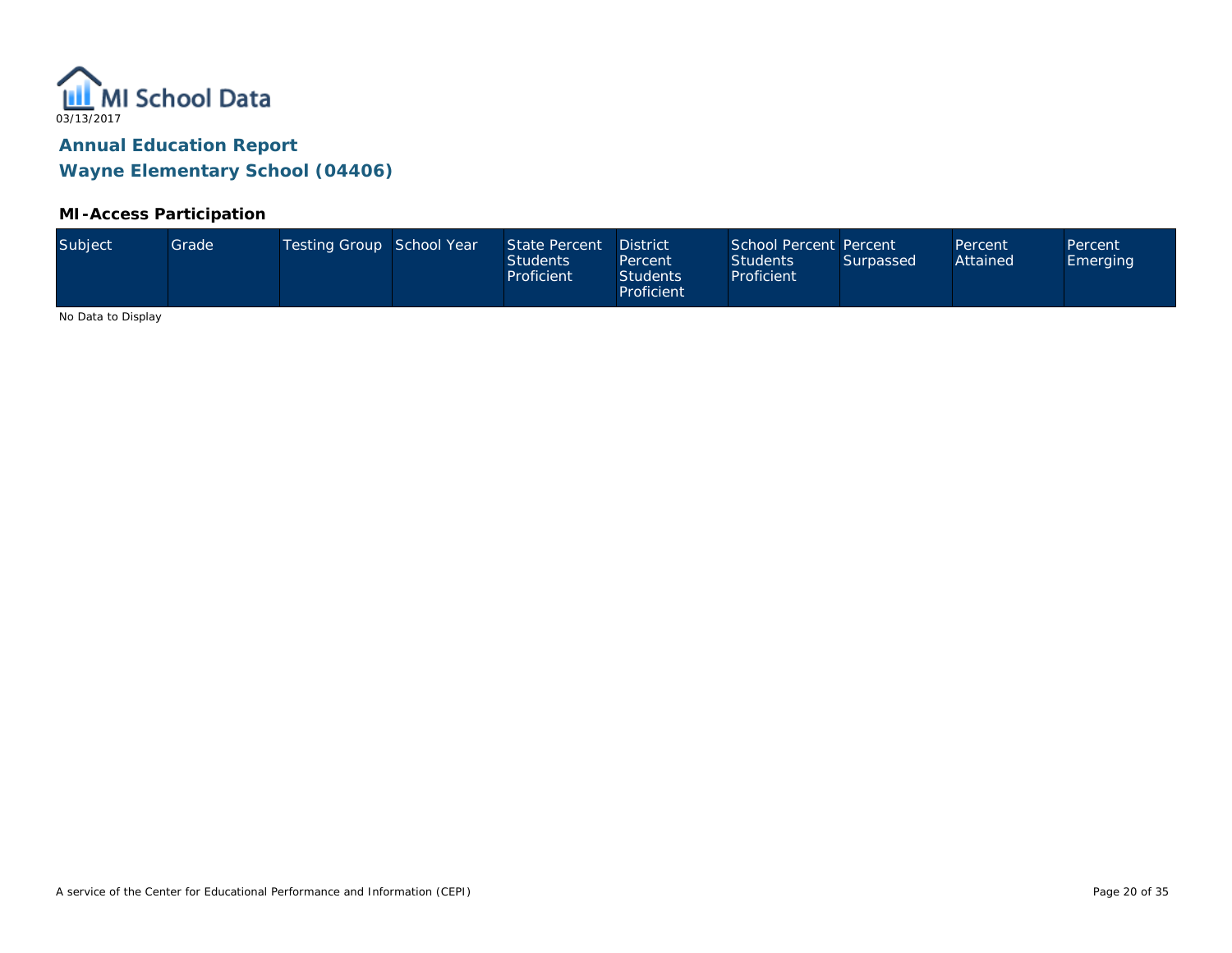

#### **Accountability Details Subject Data**

| Testing<br>Group                                | Subject               | State Tested<br>Total | State Percent<br>Proficient | <b>District</b><br><b>Tested Total</b> | <b>District</b><br>Percent<br>Proficient* | <b>School Tested School</b><br>Total | Percent<br>Proficient** |
|-------------------------------------------------|-----------------------|-----------------------|-----------------------------|----------------------------------------|-------------------------------------------|--------------------------------------|-------------------------|
| <b>All Students</b>                             | <b>ELA</b>            | 98.7%                 | 69.6%                       | 96.0%                                  | 34.9%                                     | 98.5%                                | 23.9%                   |
| All Students                                    | Mathematics           | 98.6%                 | 62.1%                       | 95.4%                                  | 28.2%                                     | 97.7%                                | 23.2%                   |
| All Students                                    | Science               | 98.1%                 | 50.0%                       | 94.5%                                  | 16.7%                                     | 100.0%                               | 0.0%                    |
| All Students                                    | <b>Social Studies</b> | 98.1%                 | 59.3%                       | 94.0%                                  | 26.2%                                     | 95.6%                                | 8.1%                    |
| Bottom 30%                                      | <b>ELA</b>            | N/A                   | 25.1%                       | N/A                                    | 0.8%                                      | N/A                                  | 0.0%                    |
| Bottom 30%                                      | Mathematics           | N/A                   | 19.0%                       | N/A                                    | 1.2%                                      | N/A                                  | 0.0%                    |
| Bottom 30%                                      | Science               | N/A                   | 9.8%                        | N/A                                    | 0.0%                                      | N/A                                  | <30                     |
| Bottom 30%                                      | <b>Social Studies</b> | N/A                   | 13.3%                       | N/A                                    | 0.0%                                      | N/A                                  | <30                     |
| American<br>Indian or<br>Alaska Native          | <b>ELA</b>            | 98.4%                 | 63.4%                       | 91.7%                                  | 43.9%                                     | N/A                                  | N/A                     |
| American<br>Indian or<br>Alaska Native          | Mathematics           | 98.4%                 | 55.9%                       | 95.8%                                  | 32.6%                                     | N/A                                  | N/A                     |
| American<br>Indian or<br>Alaska Native          | Science               | 98.0%                 | 46.3%                       | < 30                                   | < 30                                      | N/A                                  | N/A                     |
| American<br>Indian or<br>Alaska Native          | <b>Social Studies</b> | 97.3%                 | 54.5%                       | < 30                                   | <30                                       | N/A                                  | N/A                     |
| Asian                                           | <b>ELA</b>            | 99.3%                 | 84.3%                       | 96.8%                                  | 62.6%                                     | N/A                                  | N/A                     |
| Asian                                           | <b>Mathematics</b>    | 99.4%                 | 83.7%                       | 98.3%                                  | 59.5%                                     | N/A                                  | N/A                     |
| Asian                                           | Science               | 99.3%                 | 65.5%                       | 98.9%                                  | 48.0%                                     | N/A                                  | N/A                     |
| Asian                                           | <b>Social Studies</b> | 99.3%                 | 76.0%                       | 98.4%                                  | 66.7%                                     | N/A                                  | N/A                     |
| Black or African ELA<br>American                |                       | 97.7%                 | 46.9%                       | 95.7%                                  | 33.4%                                     | 98.5%                                | 23.9%                   |
| <b>Black or African Mathematics</b><br>American |                       | 97.4%                 | 37.3%                       | 95.0%                                  | 26.2%                                     | 97.7%                                | 23.2%                   |
| Black or African Science<br>American            |                       | 96.5%                 | 23.9%                       | 94.1%                                  | 15.3%                                     | 100.0%                               | 0.0%                    |
| Black or African Social Studies<br>American     |                       | 96.6%                 | 33.6%                       | 93.6%                                  | 24.1%                                     | 95.6%                                | 8.1%                    |
| Hispanic of Any ELA<br>Race                     |                       | 98.8%                 | 60.8%                       | 97.8%                                  | 39.1%                                     | N/A                                  | N/A                     |
| Hispanic of Any<br>Race                         | Mathematics           | 98.8%                 | 51.1%                       | 97.2%                                  | 34.0%                                     | N/A                                  | N/A                     |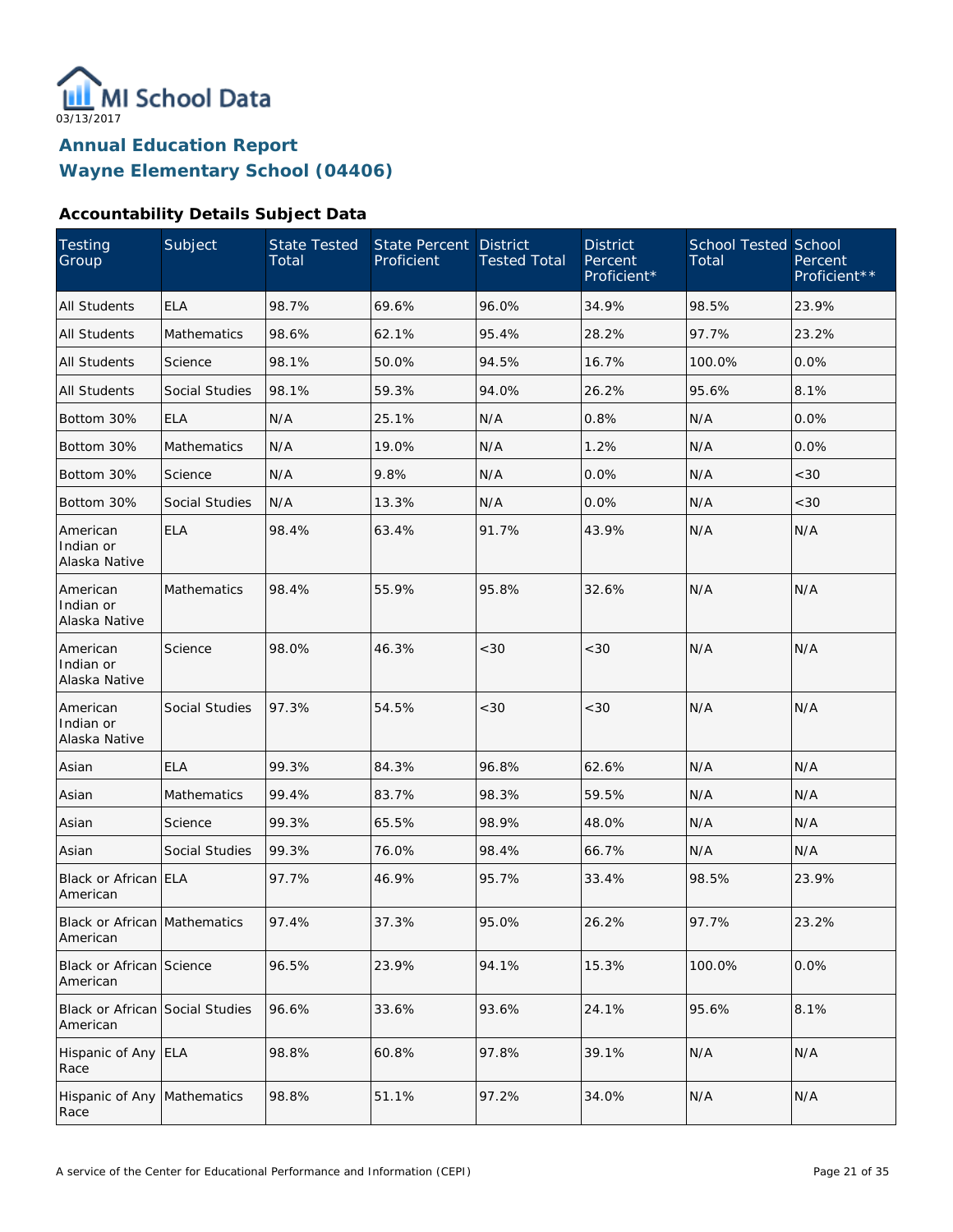

#### **Accountability Details Subject Data**

| <b>Testing</b><br>Group                            | Subject        | <b>State Tested</b><br>Total | State Percent<br>Proficient | <b>District</b><br><b>Tested Total</b> | <b>District</b><br>Percent<br>Proficient* | <b>School Tested School</b><br>Total | Percent<br>Proficient** |
|----------------------------------------------------|----------------|------------------------------|-----------------------------|----------------------------------------|-------------------------------------------|--------------------------------------|-------------------------|
| Hispanic of Any Science<br>Race                    |                | 98.1%                        | 36.7%                       | 96.0%                                  | 19.3%                                     | N/A                                  | N/A                     |
| Hispanic of Any Social Studies<br>Race             |                | 98.0%                        | 47.7%                       | 96.0%                                  | 31.3%                                     | N/A                                  | N/A                     |
| Native<br>Hawaiian or<br>Other Pacific<br>Islander | <b>ELA</b>     | 99.5%                        | 72.4%                       | $<30$                                  | <30                                       | N/A                                  | N/A                     |
| Native<br>Hawaiian or<br>Other Pacific<br>Islander | Mathematics    | 99.7%                        | 65.9%                       | $<30$                                  | < 30                                      | N/A                                  | N/A                     |
| Native<br>Hawaiian or<br>Other Pacific<br>Islander | Science        | 99.7%                        | 59.6%                       | $<30$                                  | < 30                                      | N/A                                  | N/A                     |
| Native<br>Hawaiian or<br>Other Pacific<br>Islander | Social Studies | 99.6%                        | 65.7%                       | $<30$                                  | <30                                       | N/A                                  | N/A                     |
| Two or More<br>Races                               | <b>ELA</b>     | 98.9%                        | 67.8%                       | 100.0%                                 | 29.1%                                     | N/A                                  | N/A                     |
| Two or More<br>Races                               | Mathematics    | 98.7%                        | 59.2%                       | 95.1%                                  | 15.1%                                     | N/A                                  | N/A                     |
| Two or More<br>Races                               | Science        | 98.5%                        | 45.2%                       | <30                                    | < 30                                      | N/A                                  | N/A                     |
| Two or More<br>Races                               | Social Studies | 98.5%                        | 57.3%                       | $<30$                                  | $<30$                                     | N/A                                  | N/A                     |
| White                                              | <b>ELA</b>     | 99.0%                        | 75.6%                       | 92.9%                                  | 37.0%                                     | N/A                                  | N/A                     |
| White                                              | Mathematics    | 98.9%                        | 68.4%                       | 95.5%                                  | 32.3%                                     | N/A                                  | N/A                     |
| White                                              | Science        | 98.6%                        | 57.1%                       | 93.3%                                  | 21.5%                                     | N/A                                  | N/A                     |
| White                                              | Social Studies | 98.5%                        | 65.8%                       | 92.5%                                  | 30.2%                                     | N/A                                  | N/A                     |
| Economically<br>Disadvantaged                      | <b>ELA</b>     | 98.3%                        | 56.8%                       | 96.0%                                  | 32.6%                                     | 98.2%                                | 23.9%                   |
| Economically<br>Disadvantaged                      | Mathematics    | 98.2%                        | 48.5%                       | 95.3%                                  | 26.6%                                     | 97.3%                                | 26.4%                   |
| Economically<br>Disadvantaged                      | Science        | 97.5%                        | 35.0%                       | 94.4%                                  | 15.8%                                     | 100.0%                               | 0.0%                    |
| Economically<br>Disadvantaged                      | Social Studies | 97.5%                        | 43.9%                       | 94.1%                                  | 24.0%                                     | 94.4%                                | $<30$                   |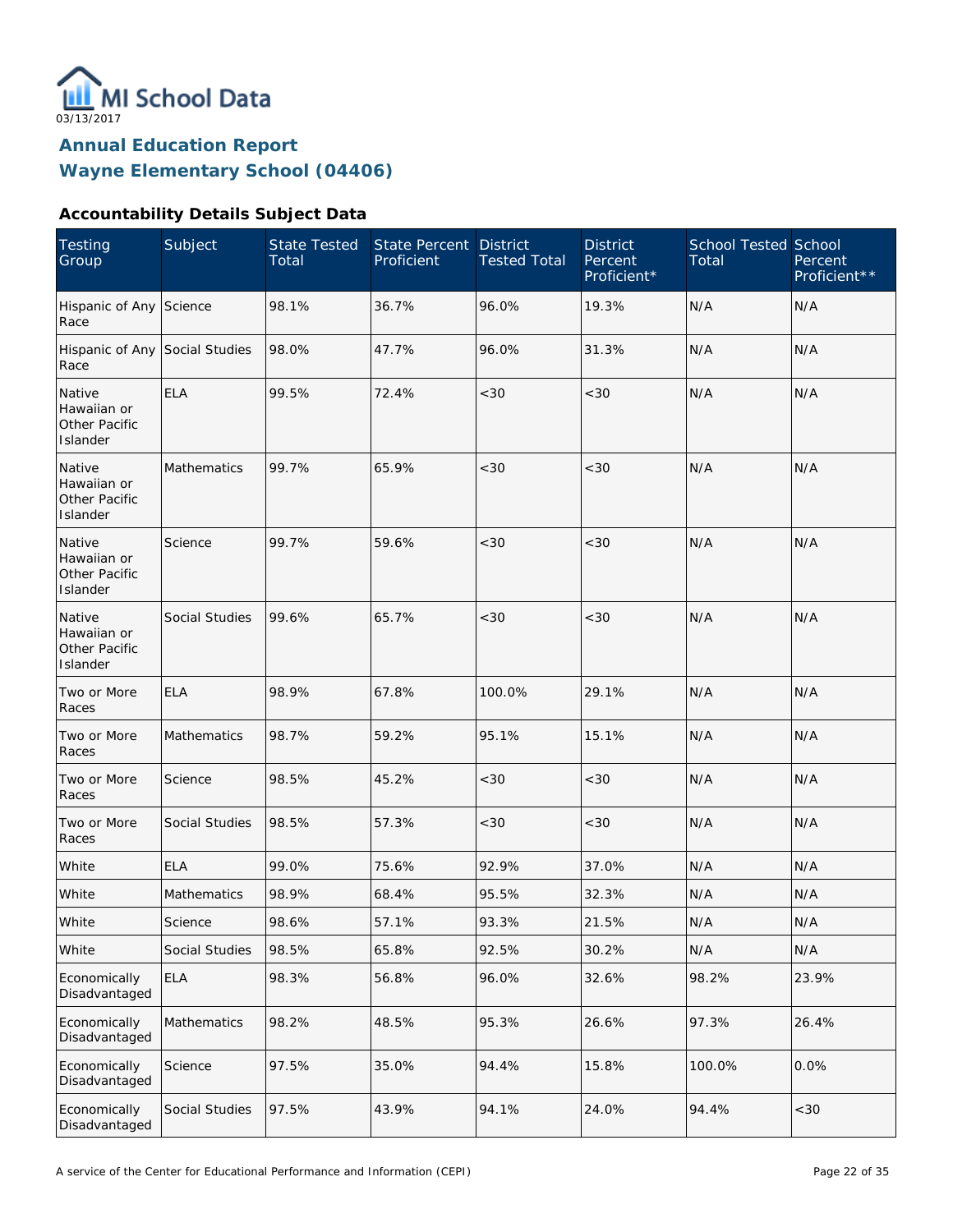

#### **Accountability Details Subject Data**

| Testing<br>Group                            | Subject            | <b>State Tested</b><br>Total | <b>State Percent</b><br>Proficient | <b>District</b><br><b>Tested Total</b> | <b>District</b><br>Percent<br>Proficient* | <b>School Tested School</b><br>Total | Percent<br>Proficient** |
|---------------------------------------------|--------------------|------------------------------|------------------------------------|----------------------------------------|-------------------------------------------|--------------------------------------|-------------------------|
| English<br>Language<br>Learners             | <b>ELA</b>         | 98.8%                        | 49.5%                              | 97.8%                                  | 34.3%                                     | N/A                                  | N/A                     |
| English<br>Language<br>Learners             | <b>Mathematics</b> | 99.0%                        | 48.4%                              | 97.0%                                  | 32.2%                                     | N/A                                  | N/A                     |
| English<br>Language<br>Learners             | Science            | 98.5%                        | 22.0%                              | 95.8%                                  | 15.5%                                     | N/A                                  | N/A                     |
| English<br>Language<br>Learners             | Social Studies     | 98.2%                        | 30.9%                              | 95.9%                                  | 25.0%                                     | N/A                                  | N/A                     |
| <b>Students With</b><br><b>Disabilities</b> | <b>ELA</b>         | 97.2%                        | 40.1%                              | 92.4%                                  | 18.7%                                     | 100.0%                               | 9.7%                    |
| <b>Students With</b><br><b>Disabilities</b> | Mathematics        | 97.1%                        | 36.5%                              | 90.7%                                  | 18.8%                                     | 100.0%                               | 3.2%                    |
| Students With<br><b>Disabilities</b>        | Science            | 97.0%                        | 26.5%                              | 92.6%                                  | 11.0%                                     | < 30                                 | <30                     |
| <b>Students With</b><br><b>Disabilities</b> | Social Studies     | 96.6%                        | 30.8%                              | 90.7%                                  | 12.2%                                     | <30                                  | < 30                    |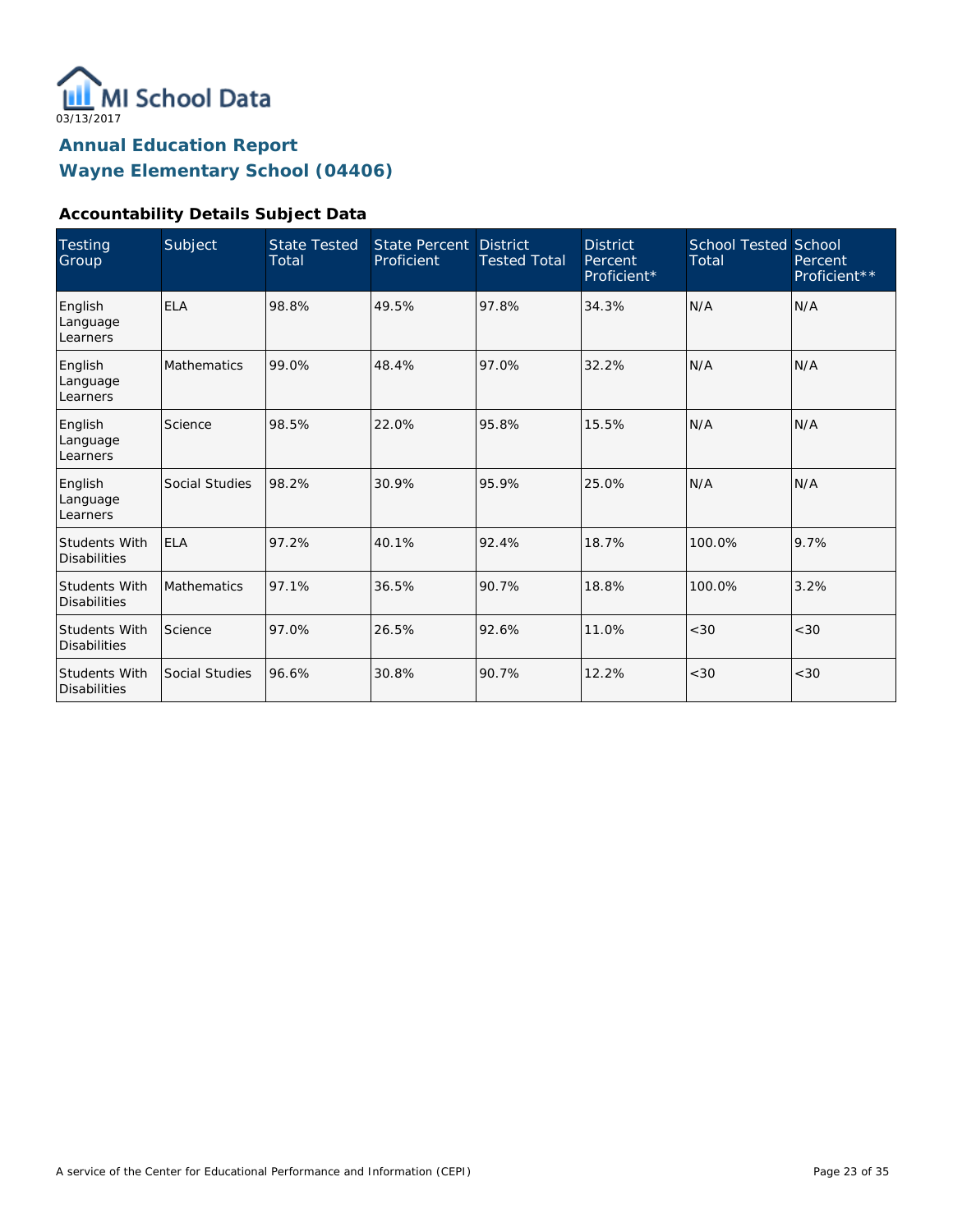

#### **Accountability Details Graduation Data**

| Student Group                                        | Statewide | <b>District</b> | School |
|------------------------------------------------------|-----------|-----------------|--------|
| All Students                                         | 79.65%    | N/A             | N/A    |
| American Indian or Alaska<br>Native                  | 66.57%    | N/A             | N/A    |
| Asian                                                | 90.20%    | N/A             | N/A    |
| <b>Black or African American</b>                     | 67.36%    | N/A             | N/A    |
| Hispanic of Any Race                                 | 72.60%    | N/A             | N/A    |
| Native Hawaiian or Other Pacific 177.68%<br>Islander |           | N/A             | N/A    |
| Two or More Races                                    | 73.67%    | N/A             | N/A    |
| White                                                | 83.38%    | N/A             | N/A    |
| Female                                               | 83.46%    | N/A             | N/A    |
| Male                                                 | 76.04%    | N/A             | N/A    |
| Economically Disadvantaged                           | 67.10%    | N/A             | N/A    |
| English Language Learners                            | 72.11%    | N/A             | N/A    |
| <b>Students With Disabilities</b>                    | 55.35%    | N/A             | N/A    |
| Bottom 30%                                           | N/A       | N/A             | N/A    |

*\* All data based on students enrolled for a full academic year.*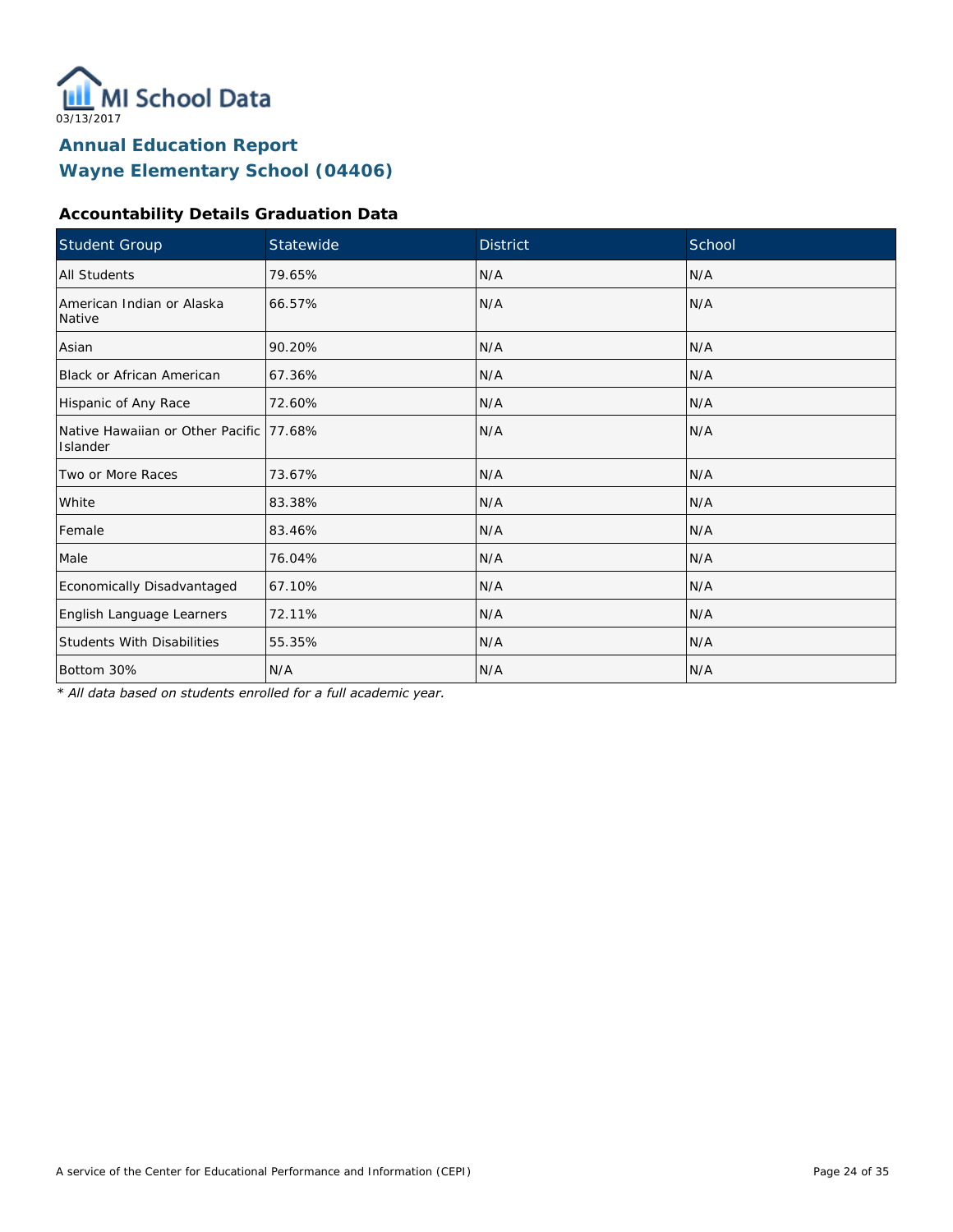

### **Accountability Details Attendance Data**

| <b>Student Group</b> | Statewide  | <b>District</b> | <b>School</b> |
|----------------------|------------|-----------------|---------------|
| All Students         | $194.32\%$ | 87.02%          | 85.94%        |

*\* All data based on students enrolled for a full academic year.*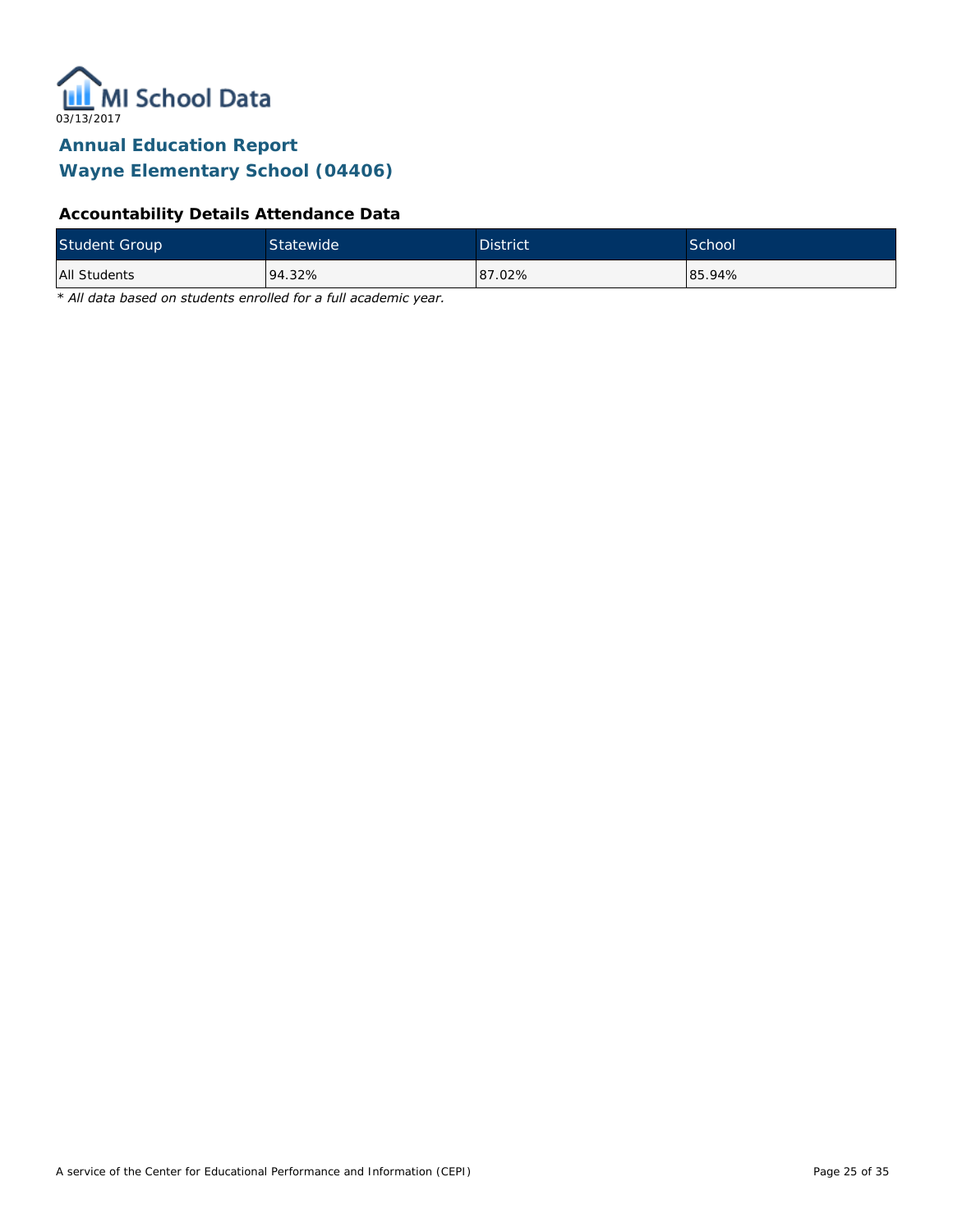

#### **Accountability Status District Data**

| <b>District</b><br><b>Name</b> | <b>ELA Status</b> | <b>ELA Score</b> | Math Status Math Score |  | Science<br><b>Status</b> | Science<br>Score | <b>Social</b><br><b>Studies</b><br><b>Status</b> | Social<br>Studies <sup>1</sup><br>Score | Overall<br><b>Status</b> | Overall Score |
|--------------------------------|-------------------|------------------|------------------------|--|--------------------------|------------------|--------------------------------------------------|-----------------------------------------|--------------------------|---------------|
|--------------------------------|-------------------|------------------|------------------------|--|--------------------------|------------------|--------------------------------------------------|-----------------------------------------|--------------------------|---------------|

No Data to Display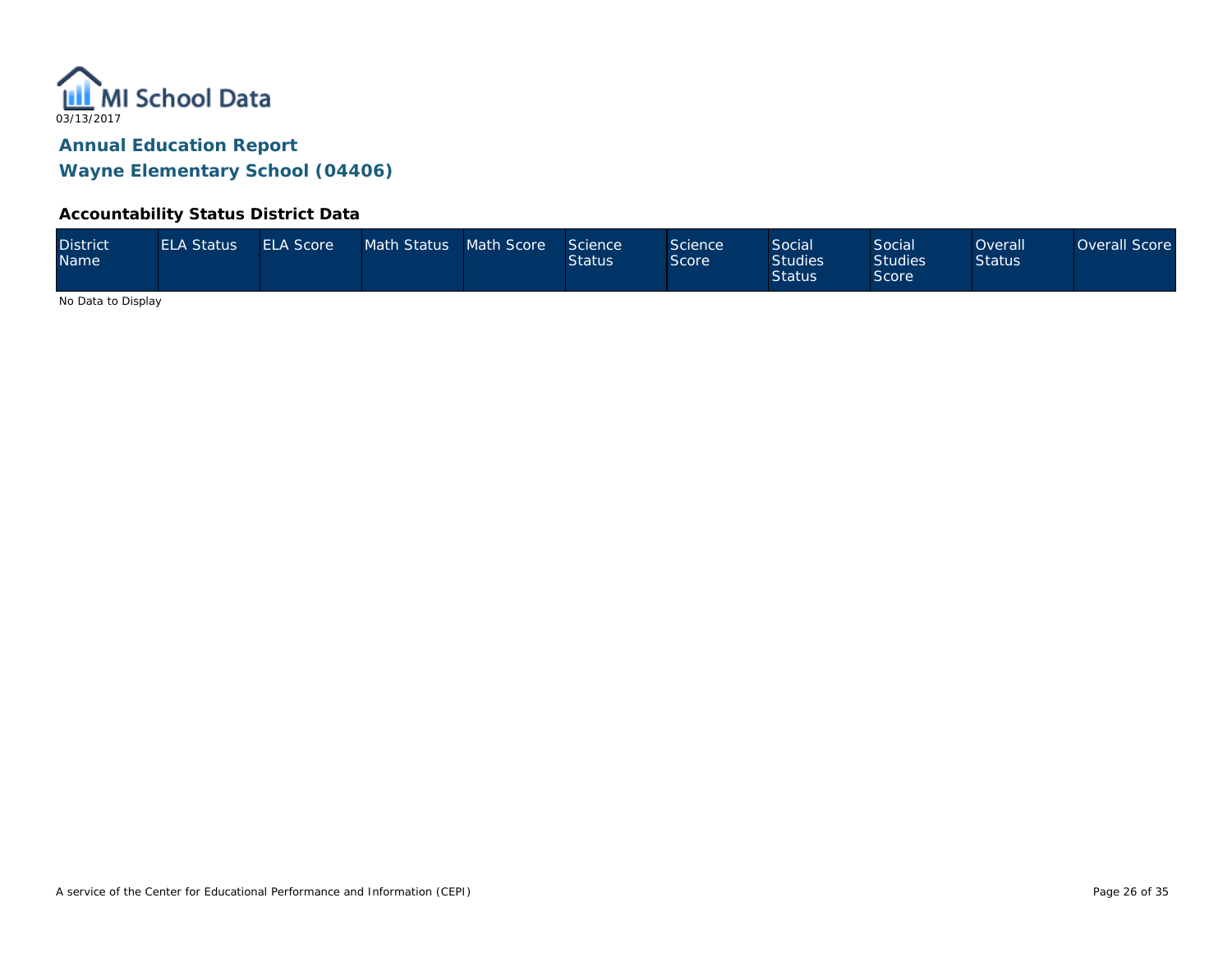

#### **Accountability Status School Data**

| School Name ELA Status        |         | <b>ELA Score</b> | Math Status   | Math Score | Science<br><b>Status</b> | <b>Science</b><br>Score | Social<br><b>Studies</b><br><b>Status</b> | Social<br><b>Studies</b><br>Score | Overall<br><b>Status</b> | Overall Score |
|-------------------------------|---------|------------------|---------------|------------|--------------------------|-------------------------|-------------------------------------------|-----------------------------------|--------------------------|---------------|
| Wayne<br>Elementary<br>School | l Green |                  | <b>S</b> reen |            | Red                      |                         | Red                                       |                                   | Red                      | 16            |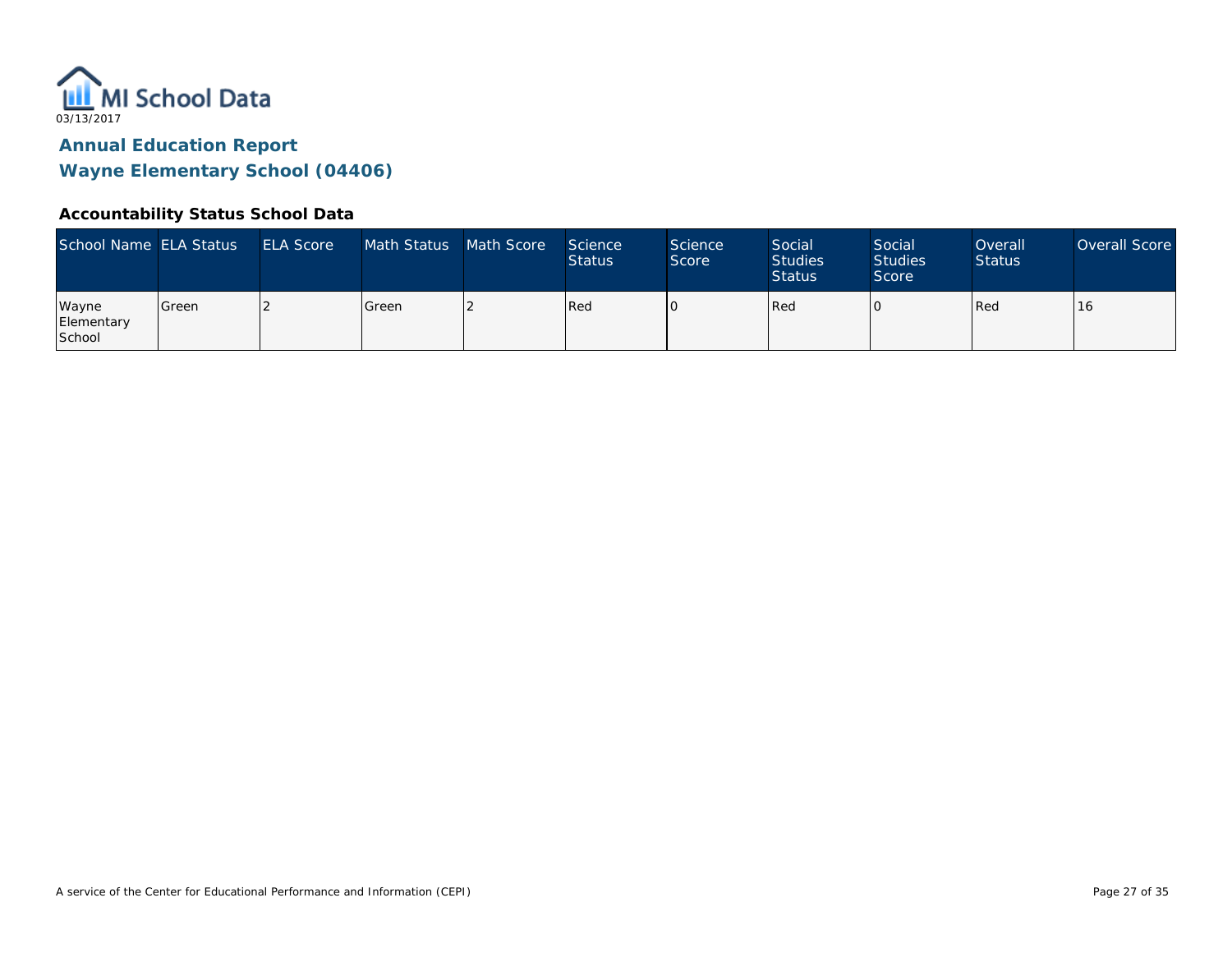

#### **Teacher Quality - Qualification**

|                                                                                                              | Other | B.A. | M.A. | P.H.D. |
|--------------------------------------------------------------------------------------------------------------|-------|------|------|--------|
| Professional<br>Qualifications of All Public<br>Elementary and<br>Secondary School<br>Teachers in the School |       |      | ۱4   |        |

*Professional Qualifications are defined by the State and may include information such as the degrees of public school teachers (e.g., percentage of teachers with Bachelors Degrees or Masters Degrees) or the percentage of fully certified teachers*

#### **Teacher Quality - Class**

|                                                                                                                                        | School Aggregate | <b>High-Poverty Schools</b> | Low-Poverty Schools |
|----------------------------------------------------------------------------------------------------------------------------------------|------------------|-----------------------------|---------------------|
| Percentage of Core Academic<br>Subject Elementary and<br>Secondary School Classes not<br>Taught by Highly Qualified<br><b>Teachers</b> | $0.0\%$          | $0.0\%$                     | N/A                 |

#### **Teacher Quality - Provisional**

|                                                                                                                    | Certification Percent |
|--------------------------------------------------------------------------------------------------------------------|-----------------------|
| Percentage of Public Elementary and Secondary School Teachers   0.0%<br>in the School with Emergency Certification |                       |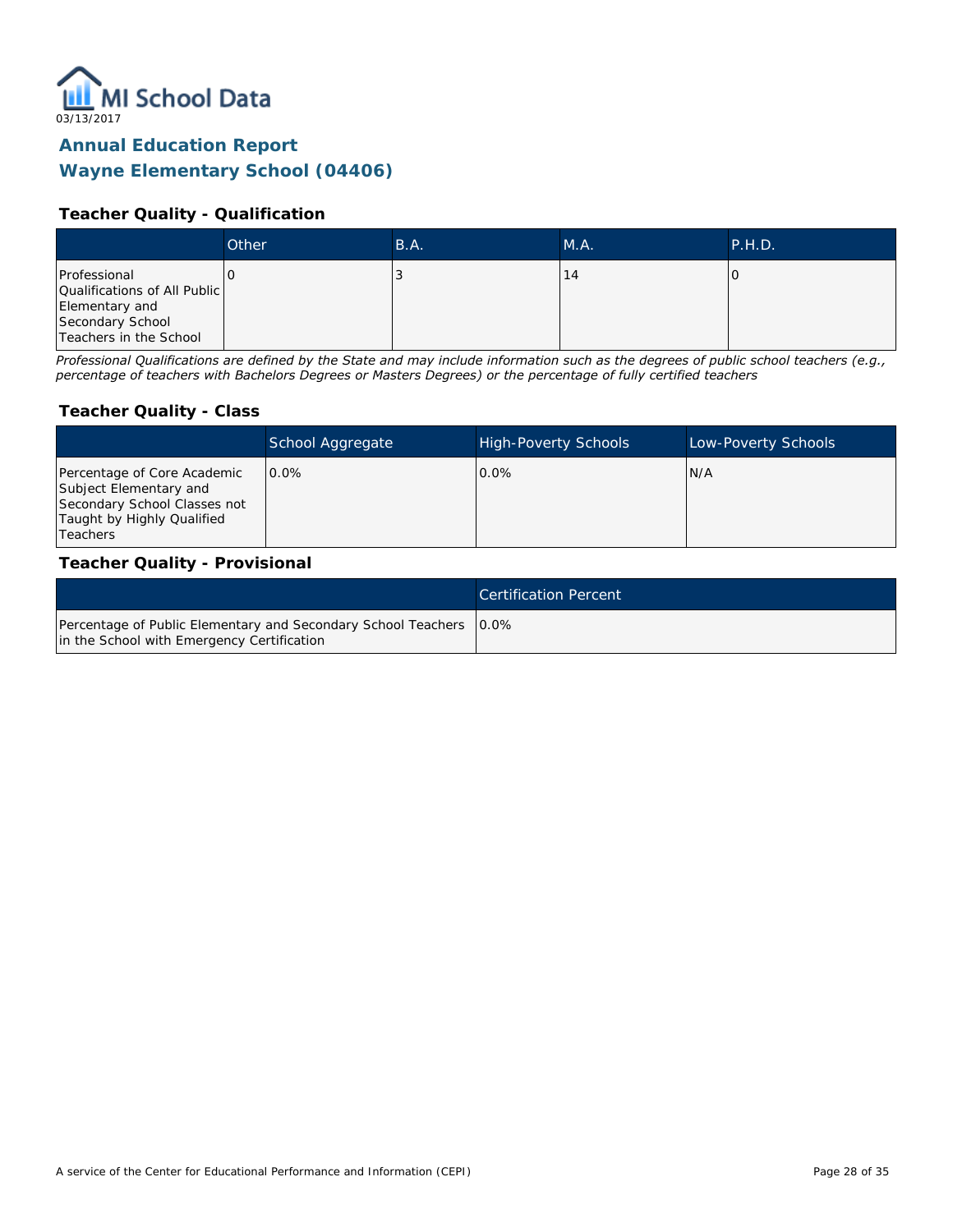

#### **NAEP Grade 4 Math**

|                                                                                                                                                                                                    | Percent of<br><b>Students</b> | Percent below<br><b>Basic</b>                                  | Percent Basic                                         | Percent Proficient                                             | Percent Advanced                                   |
|----------------------------------------------------------------------------------------------------------------------------------------------------------------------------------------------------|-------------------------------|----------------------------------------------------------------|-------------------------------------------------------|----------------------------------------------------------------|----------------------------------------------------|
| <b>All Students</b>                                                                                                                                                                                | 100                           | 23                                                             | 77                                                    | 34                                                             | 5                                                  |
| Male<br>Female                                                                                                                                                                                     | 51<br>49                      | 22<br>23                                                       | 78<br>77                                              | 36<br>32                                                       | 6<br>4                                             |
| National Lunch<br>Program Eligibility<br>Eligible<br>Not Eligible<br>Info not available                                                                                                            | 47<br>53<br>#                 | 36<br>10<br>$\ddagger$                                         | 64<br>90<br>$\ddagger$                                | 17<br>49<br>$\ddagger$                                         | 9<br>$\ddagger$                                    |
| Race/Ethnicity<br>White<br><b>Black or African</b><br>American<br>Hispanic<br>Asian<br>American Indian or<br>Alaska Native<br>Native Hawaiian or<br>Other Pacific<br>Islander<br>Two or More Races | 72<br>15<br>6<br>4<br>#<br>3  | 15<br>53<br>38<br>11<br>$\ddagger$<br>$\ddagger$<br>$\ddagger$ | 85<br>47<br>62<br>89<br>ŧ<br>$\ddagger$<br>$\ddagger$ | 39<br>10<br>21<br>58<br>$\ddagger$<br>$\ddagger$<br>$\ddagger$ | 5<br>#<br>3<br>19<br>$\ddagger$<br>$\ddagger$<br>‡ |
| Student classified as<br>having a disability<br><b>SD</b><br>Not SD                                                                                                                                | 12<br>88                      | 47<br>19                                                       | 53<br>81                                              | 14<br>37                                                       | 5                                                  |
| Student is an English<br>Language Learner<br>ELL<br>Not ELL                                                                                                                                        | 5<br>95                       | 42<br>22                                                       | 58<br>78                                              | 16<br>35                                                       | 5                                                  |

*‡ Reporting Standards not met. Note: Observed differences are not necessarily statistically significant. Detail may not sum to total because of rounding. SOURCE: U.S. Department of Education. Institute for Education Sciences. National Center for Education Statistics. National Assessment of Educational Progress (NAEP) 2015 Mathematics Achievement.*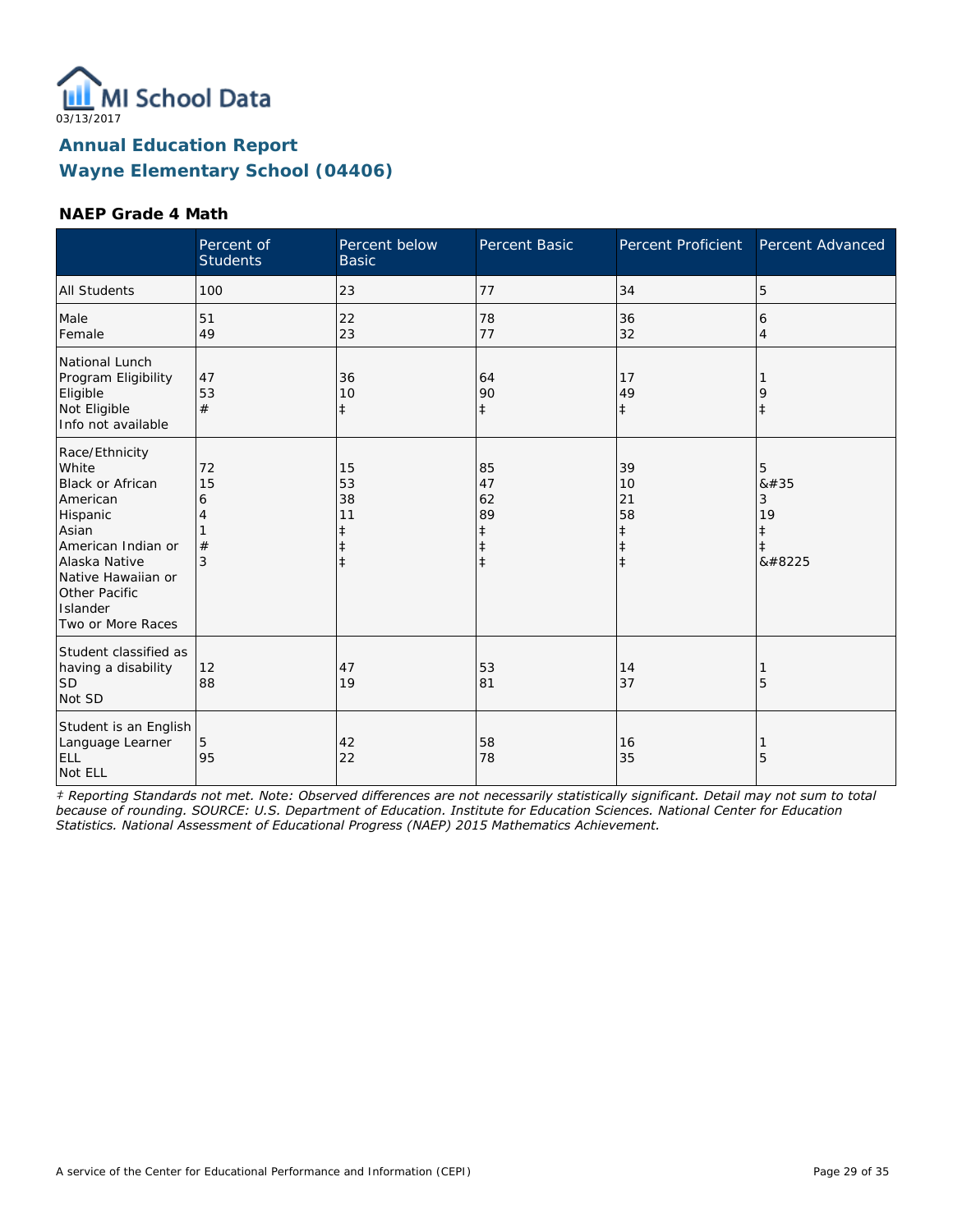

#### **NAEP Grade 8 Math**

|                                                                                                                                                                                                    | Percent of<br><b>Students</b>             | Percent below<br><b>Basic</b>                                  | Percent Basic                                         | Percent Proficient                                            | Percent Advanced                                                       |
|----------------------------------------------------------------------------------------------------------------------------------------------------------------------------------------------------|-------------------------------------------|----------------------------------------------------------------|-------------------------------------------------------|---------------------------------------------------------------|------------------------------------------------------------------------|
| <b>All Students</b>                                                                                                                                                                                | 100                                       | 32                                                             | 39                                                    | 22                                                            | 7                                                                      |
| Male<br>Female                                                                                                                                                                                     | 51<br>49                                  | 31<br>34                                                       | 39<br>39                                              | 23<br>21                                                      | 6                                                                      |
| National Lunch<br>Program Eligibility<br>Eligible<br>Not Eligible<br>Info not available                                                                                                            | 45<br>55<br>#                             | 48<br>19<br>$\ddagger$                                         | 39<br>40<br>$\ddagger$                                | 12<br>30<br>$\ddagger$                                        | 2<br>11<br>$\ddagger$                                                  |
| Race/Ethnicity<br>White<br><b>Black or African</b><br>American<br>Hispanic<br>Asian<br>American Indian or<br>Alaska Native<br>Native Hawaiian or<br>Other Pacific<br>Islander<br>Two or More Races | 69<br>20<br>4<br>3<br>#<br>$\overline{2}$ | 23<br>66<br>38<br>11<br>$\ddagger$<br>$\ddagger$<br>$\ddagger$ | 43<br>29<br>44<br>18<br>ŧ<br>$\ddagger$<br>$\ddagger$ | 26<br>5<br>15<br>39<br>$\ddagger$<br>$\ddagger$<br>$\ddagger$ | $\#$<br>$\overline{4}$<br>32<br>$\ddagger$<br>$\ddagger$<br>$\ddagger$ |
| Student classified as<br>having a disability<br><b>SD</b><br>Not SD                                                                                                                                | 11<br>89                                  | 77<br>27                                                       | 19<br>41                                              | 3<br>24                                                       | $\#$<br>7                                                              |
| Student is an English<br>Language Learner<br>ELL<br>Not ELL                                                                                                                                        | 3<br>97                                   | 54<br>32                                                       | 33<br>39                                              | 11<br>22                                                      | 2<br>$\overline{7}$                                                    |

*‡ Reporting Standards not met. NOTE: Observed differences are not necessarily statistically significant. Detail may not sum to total because of rounding. SOURCE: U.S. Department of Education. Institute for Education Sciences. National Center for Education Statistics. National Assessment of Educational Progress (NAEP) 2015 Mathematics Achievement.*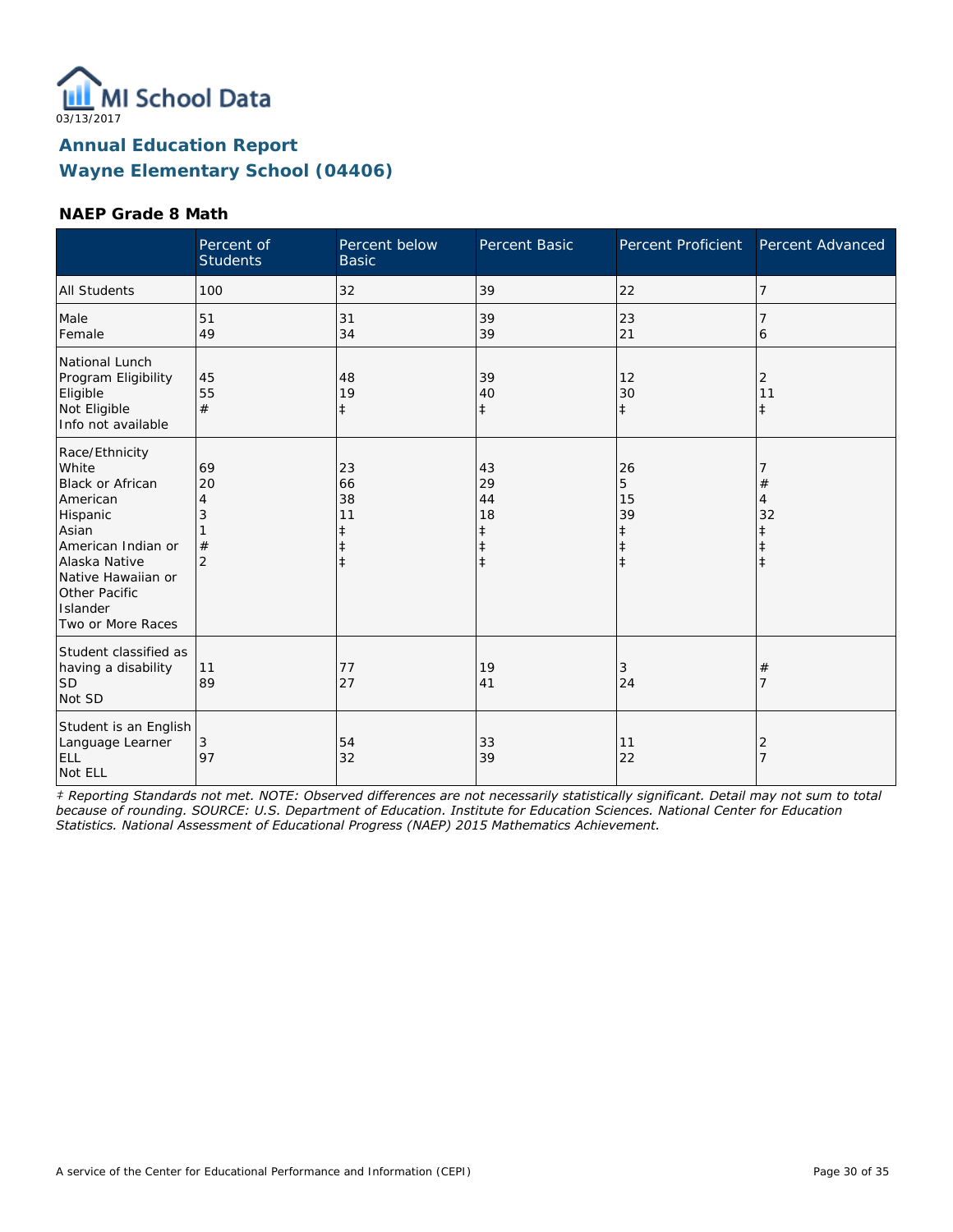

#### **NAEP Grade 12 Math**

|                                                                                                                                                                                                    | Percent of<br><b>Students</b>        | Percent below<br><b>Basic</b>                   | Percent Basic                                              | Percent Proficient                                    | Percent Advanced                                            |
|----------------------------------------------------------------------------------------------------------------------------------------------------------------------------------------------------|--------------------------------------|-------------------------------------------------|------------------------------------------------------------|-------------------------------------------------------|-------------------------------------------------------------|
| <b>All Students</b>                                                                                                                                                                                | 100                                  | 34                                              | 41                                                         | 23                                                    | $\overline{2}$                                              |
| Male<br>Female                                                                                                                                                                                     | 51<br>49                             | 32<br>35                                        | 41<br>42                                                   | 26<br>22                                              |                                                             |
| National Lunch<br>Program Eligibility<br>Eligible<br>Not Eligible<br>Info not available                                                                                                            | 35<br>64<br>$\Omega$                 | 54<br>22<br>$\overline{O}$                      | 37<br>44<br>$\overline{O}$                                 | 9<br>32<br>$\Omega$                                   | 0<br>2<br>$\Omega$                                          |
| Race/Ethnicity<br>White<br><b>Black or African</b><br>American<br>Hispanic<br>Asian<br>American Indian or<br>Alaska Native<br>Native Hawaiian or<br>Other Pacific<br>Islander<br>Two or More Races | 76<br>14<br>5<br>3<br>$\overline{O}$ | 26<br>68<br>58<br>26<br>0<br>0<br>$\mathcal{O}$ | 42<br>27<br>33<br>32<br>0<br>$\mathbf 0$<br>$\overline{O}$ | 30<br>5<br>9<br>35<br>$\overline{O}$<br>0<br>$\Omega$ | $\overline{2}$<br>$\overline{O}$<br>0<br>0<br>0<br>$\Omega$ |
| Student classified as<br>having a disability<br><b>SD</b><br>Not SD                                                                                                                                | 9<br>91                              | 78<br>30                                        | 19<br>43                                                   | 3<br>25                                               | 0<br>$\overline{2}$                                         |
| Student is an English<br>Language Learner<br>ELL<br>Not ELL                                                                                                                                        | $\overline{2}$<br>98                 | 0<br>33                                         | 0<br>41                                                    | 0<br>24                                               | 0<br>$\overline{2}$                                         |

*‡ Reporting Standards not met. NOTE: Observed differences are not necessarily statistically significant. Detail may not sum to total because of rounding. SOURCE: U.S. Department of Education. Institute for Education Sciences. National Center for Education Statistics. National Assessment of Educational Progress (NAEP) 2015 Mathematics Achievement.*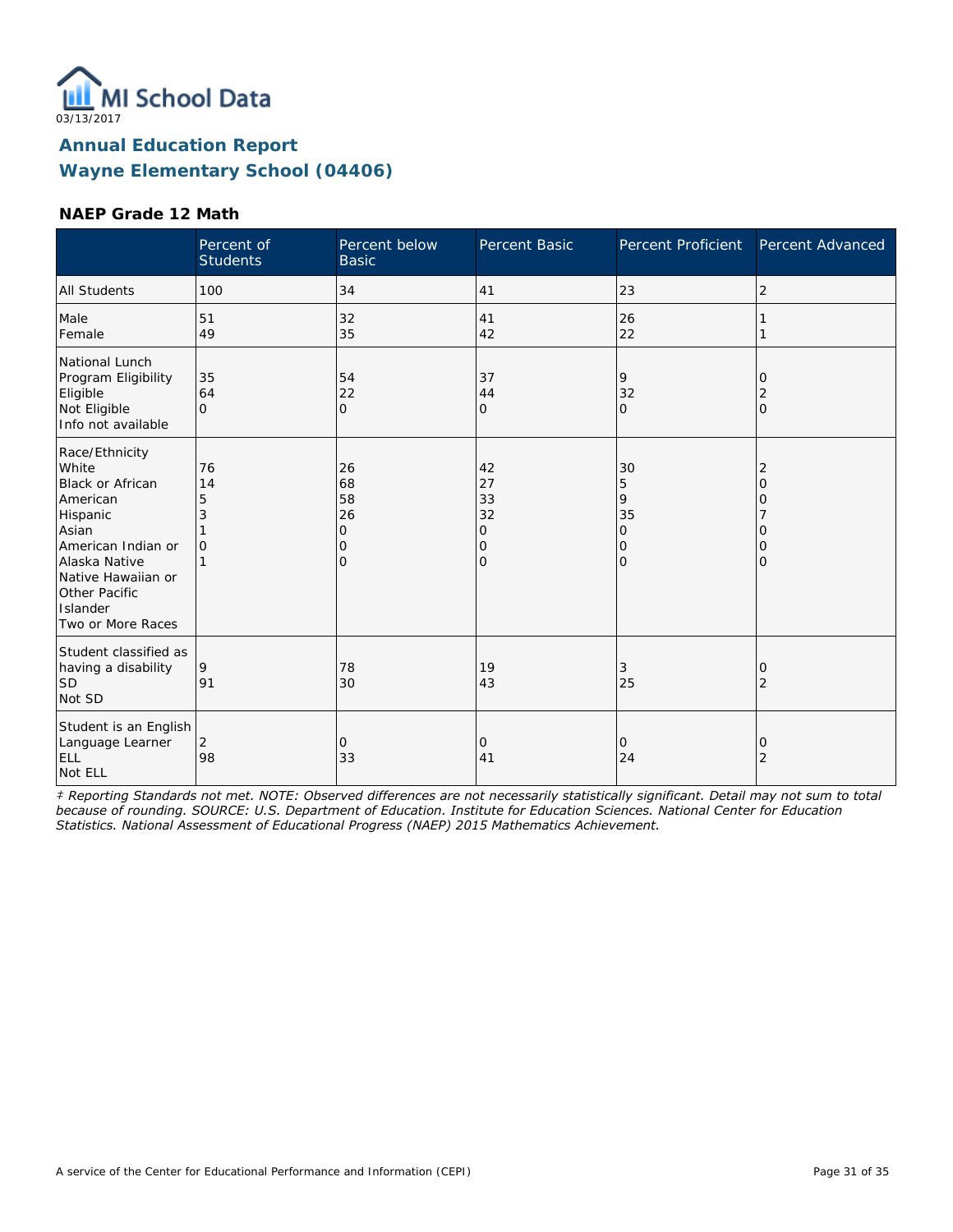

#### **NAEP Grade 4 Reading**

|                                                                                                                                                                                             | Percent of<br><b>Students</b> | Percent below<br><b>Basic</b>                 | Percent Basic                                          | Percent Proficient                           | Percent Advanced                |
|---------------------------------------------------------------------------------------------------------------------------------------------------------------------------------------------|-------------------------------|-----------------------------------------------|--------------------------------------------------------|----------------------------------------------|---------------------------------|
| <b>All Students</b>                                                                                                                                                                         | 100                           | 37                                            | 63                                                     | 29                                           | 5                               |
| Male<br>Female                                                                                                                                                                              | 50<br>50                      | 39<br>34                                      | 61<br>66                                               | 26<br>31                                     | 5<br>6                          |
| National Lunch<br>Program Eligibility<br>Eligible<br>Not Eligible<br>Info not available                                                                                                     | 48<br>52<br>#                 | 50<br>24<br>$\ddagger$                        | 50<br>76<br>$\ddagger$                                 | 16<br>40<br>$\ddagger$                       | 8<br>$\ddagger$                 |
| Race/Ethnicity<br>White<br>Black or African<br>American<br>Hispanic<br>Asian<br>American Indian or<br>Alaska Native<br>Native Hawaiian or<br>Other Pacific<br>Islander<br>Two or More Races | 72<br>14<br>6<br>#<br>3       | 32<br>66<br>49<br>16<br>ŧ<br>$\ddagger$<br>30 | 68<br>34<br>51<br>84<br>$\ddagger$<br>$\ddagger$<br>70 | 32<br>9<br>17<br>49<br>‡<br>$\ddagger$<br>37 | 6<br>15<br>ŧ<br>$\ddagger$<br>8 |
| Student classified as<br>having a disability<br><b>SD</b><br>Not SD                                                                                                                         | 12<br>88                      | 76<br>32                                      | 24<br>68                                               | 7<br>31                                      | #<br>6                          |
| Student is an English<br>Language Learner<br>ELL<br>Not ELL                                                                                                                                 | 4<br>96                       | 52<br>36                                      | 48<br>64                                               | 16<br>29                                     | 2<br>5                          |

*# Rounds to zero*

*‡ Reporting Standards not met. NOTE: Observed differences are not necessarily statistically significant. Detail may not sum to total because of rounding. SOURCE: U.S. Department of Education, Institute of Education Sciences, National Center for Education Statistics, National Assessment of Educational Progress (NAEP), 2015 Reading Assessment.*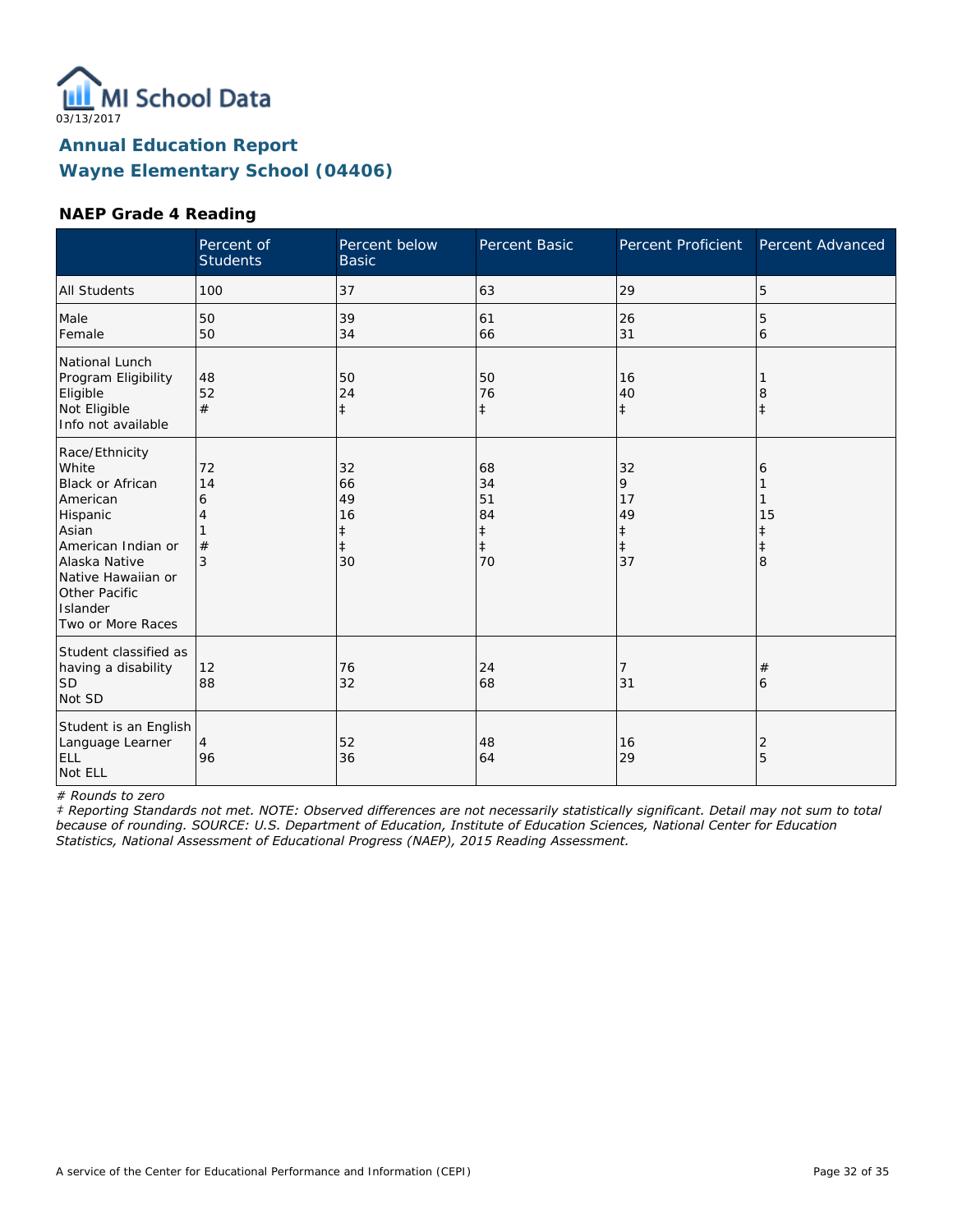

#### **NAEP Grade 8 Reading**

|                                                                                                                                                                                   | Percent of<br><b>Students</b>        | Percent below<br><b>Basic</b>           | Percent Basic                                    | <b>Percent Proficient</b>                       | Percent Advanced                              |
|-----------------------------------------------------------------------------------------------------------------------------------------------------------------------------------|--------------------------------------|-----------------------------------------|--------------------------------------------------|-------------------------------------------------|-----------------------------------------------|
| <b>All Students</b>                                                                                                                                                               | 100                                  | 24                                      | 44                                               | 29                                              | 3                                             |
| Male<br>Female                                                                                                                                                                    | 51<br>49                             | 29<br>20                                | 45<br>42                                         | 25<br>34                                        | 2<br>4                                        |
| National Lunch<br>Program Eligibility<br>Eligible<br>Not Eligible<br>Info not available                                                                                           | 45<br>55<br>#                        | 37<br>14<br>$\ddagger$                  | 45<br>43<br>$\ddagger$                           | 17<br>39<br>$\ddagger$                          | $^{\pm}$                                      |
| Race/Ethnicity<br>White<br>Black or Afican<br>American<br>Hispanic<br>Asian/Native<br>Hawaiian or Pacific<br>Islander<br>American Indian or<br>Alaska Native<br>Two or More Races | 69<br>20<br>4<br>3<br>$\overline{2}$ | 18<br>47<br>27<br>13<br>ŧ<br>$\ddagger$ | 44<br>44<br>41<br>35<br>$\ddagger$<br>$\ddagger$ | 34<br>9<br>29<br>41<br>$\ddagger$<br>$\ddagger$ | 3<br>#<br>3<br>10<br>$\ddagger$<br>$\ddagger$ |
| Student classified as<br>having a disability<br>lsd<br>Not SD                                                                                                                     | 10<br>90                             | 64<br>20                                | 30<br>45                                         | 5<br>32                                         | #<br>3                                        |
| Student is an English<br>Language Learner<br>ELL<br>Not ELL                                                                                                                       | 3<br>97                              | 57<br>23                                | 37<br>44                                         | 6<br>30                                         | $^{\#}$<br>3                                  |

*# Rounds to zero*

*‡ Reporting Standards not met. NOTE: Observed differences are not necessarily statistically significant. Detail may not sum to total because of rounding. SOURCE: U.S. Department of Education, Institute of Education Sciences, National Center for Education Statistics, National Assessment of Educational Progress (NAEP), 2015 Reading Assessment.*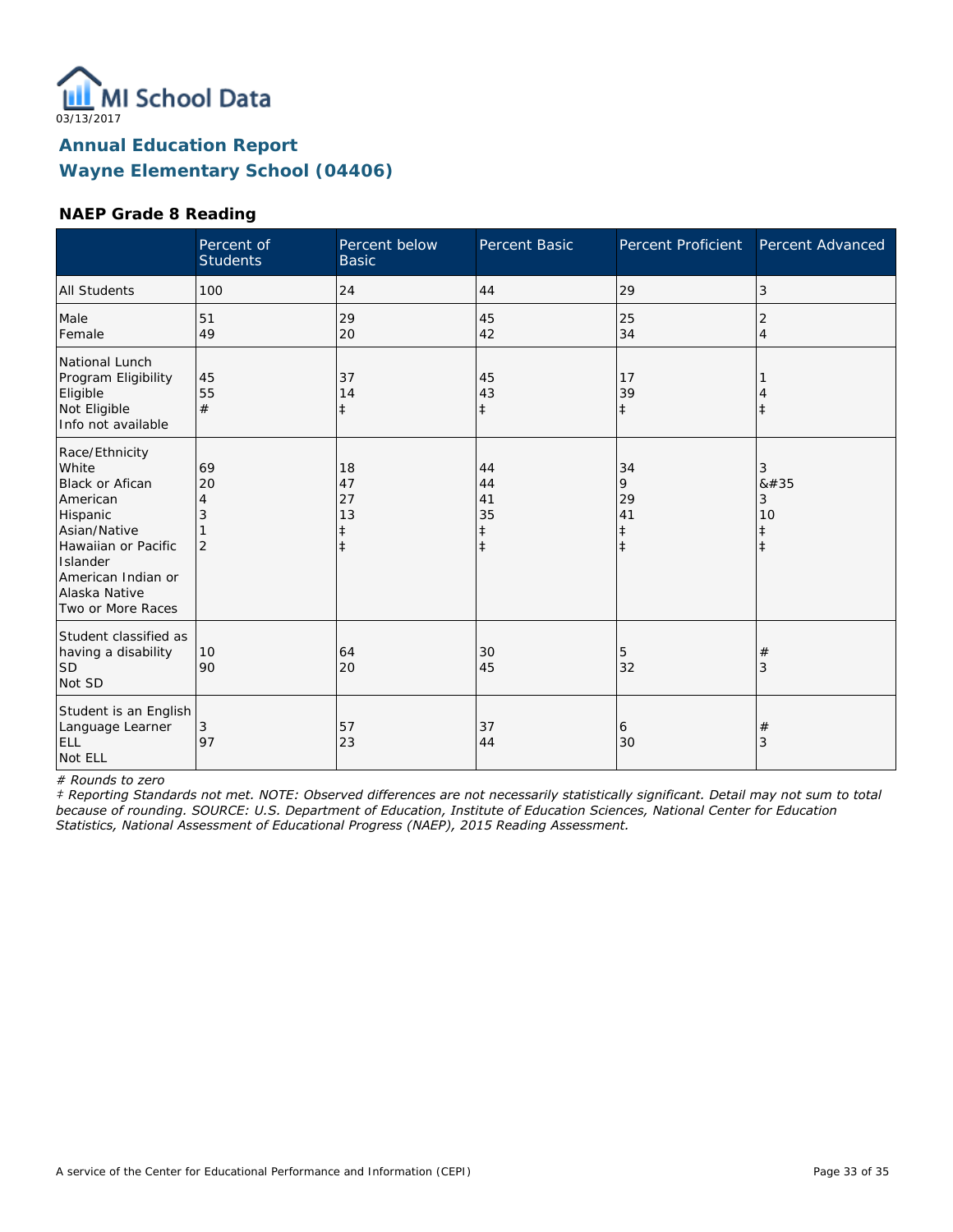

#### **NAEP Grade 12 Reading**

|                                                                                                                                                                                                    | Percent of<br><b>Students</b>                  | Percent below<br><b>Basic</b>                              | Percent Basic                                    | Percent Proficient                          | Percent Advanced                               |
|----------------------------------------------------------------------------------------------------------------------------------------------------------------------------------------------------|------------------------------------------------|------------------------------------------------------------|--------------------------------------------------|---------------------------------------------|------------------------------------------------|
| <b>All Students</b>                                                                                                                                                                                | 100                                            | 26                                                         | 5                                                | 27                                          | 5                                              |
| Male<br>Female                                                                                                                                                                                     | 50<br>50                                       | 31<br>20                                                   | 37<br>37                                         | 28<br>37                                    | 4<br>6                                         |
| National Lunch<br>Program Eligibility<br>Eligible<br>Not Eligible<br>Info not available                                                                                                            | 35<br>64<br>1                                  | 37<br>19<br>0                                              | 39<br>36<br>0                                    | 22<br>38<br>$\mathbf{O}$                    | 2<br>O                                         |
| Race/Ethnicity<br>White<br><b>Black or African</b><br>American<br>Hispanic<br>Asian<br>American Indian or<br>Alaska Native<br>Native Hawaiian or<br>Other Pacific<br>Islander<br>Two or More Races | 76<br>14<br>5<br>3<br>$\mathbf{O}$<br>$\Omega$ | 20<br>52<br>34<br>21<br>$\mathbf{O}$<br>$\circ$<br>$\circ$ | 38<br>36<br>44<br>26<br>0<br>0<br>$\overline{O}$ | 36<br>12<br>21<br>41<br>0<br>$\circ$<br>l O | 6<br>0<br>12<br>O<br>$\mathcal{O}$<br>$\Omega$ |
| Student classified as<br>having a disability<br><b>SD</b><br>Not SD                                                                                                                                | 93                                             | 66<br>23                                                   | 25<br>38                                         | 8<br>34                                     | 5                                              |
| Student is an English<br>Language Learner<br>ELL<br>Not ELL                                                                                                                                        | 2<br>98                                        | $\mathbf{O}$<br>25                                         | 0<br>37                                          | $\mathbf{O}$<br>33                          | 0<br>5                                         |

*# Rounds to zero*

*‡ Reporting Standards not met. NOTE: Observed differences are not necessarily statistically significant. Detail may not sum to total because of rounding. SOURCE: U.S. Department of Education, Institute of Education Sciences, National Center for Education Statistics, National Assessment of Educational Progress (NAEP), 2015 Reading Assessment.*